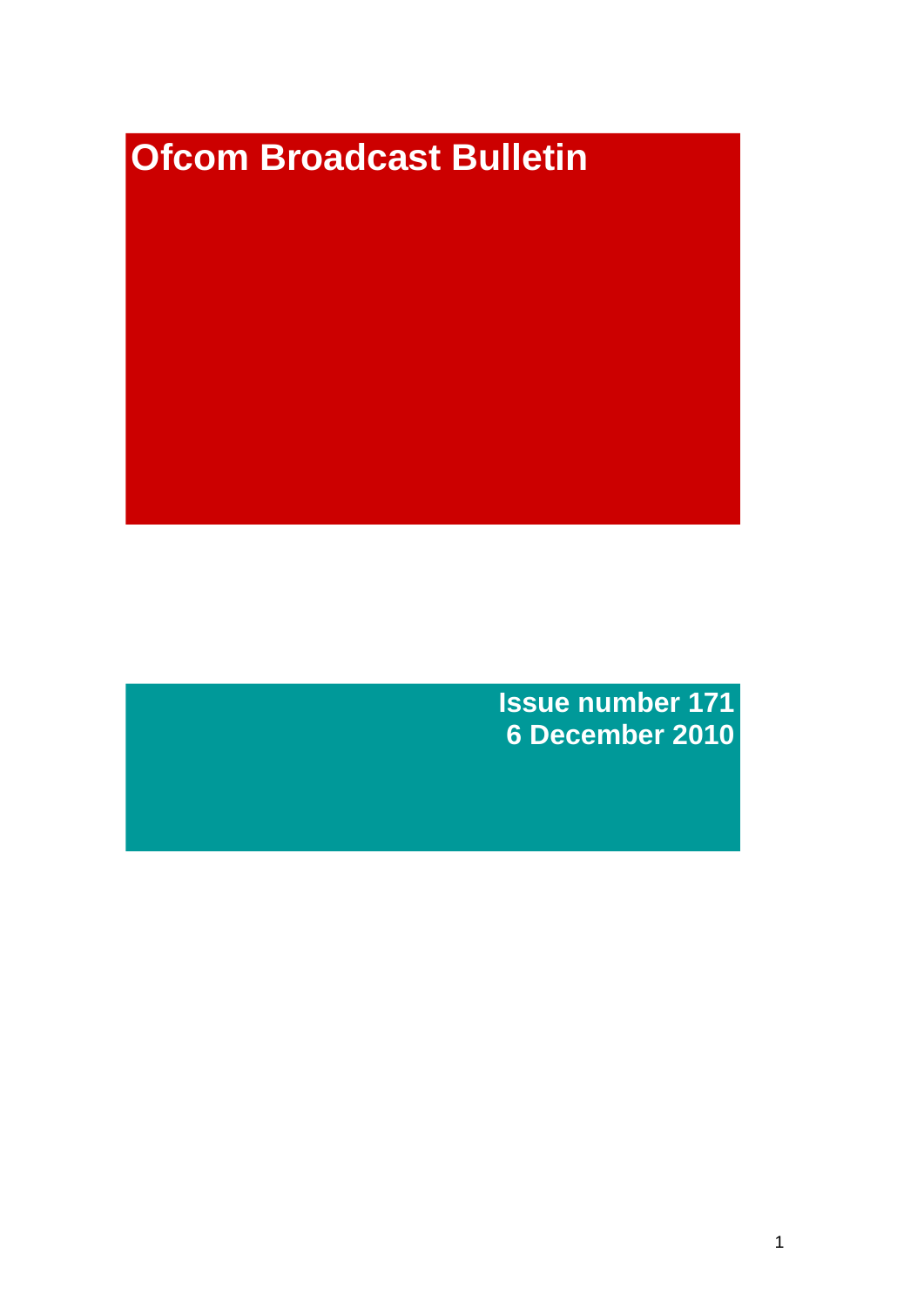# **Contents**

| Introduction                                                                                                                                                                                                            | 3  |
|-------------------------------------------------------------------------------------------------------------------------------------------------------------------------------------------------------------------------|----|
| <b>Notice of Revocation of Licences</b>                                                                                                                                                                                 |    |
| Tease Me, Tease Me 2 and Tease Me 3 held by<br><b>Bang Channels Limited</b><br>Tease Me TV held by<br>Bang Media (London) Limited                                                                                       | 4  |
| <b>Standards cases</b>                                                                                                                                                                                                  |    |
| In Breach                                                                                                                                                                                                               |    |
| <b>Early Bird</b><br>Various broadcasts on Tease Me/TMTN1 and<br>Tease Me TV (Freeview), between 9 and 15 November 2010<br><b>The Pad</b><br>Tease Me 3/TMTN2, 10 November 2010, 16:00<br>and 16 November 2010 at 12:30 | 6  |
| Charity appeal for Shah Jalal Mosque and Madrasha<br>ATN Bangla UK, 11 and 12 August 2010, various times                                                                                                                | 13 |
| <b>Sponsorship of Inside Incredible Athletes</b><br>Channel 4, 29 August 2010, 21:00                                                                                                                                    | 18 |
| <b>Dirty Talk Live</b><br>Dirty Talk, 2 September 2010, 21:00 to 22:00                                                                                                                                                  | 20 |
| <b>Bluebird</b><br>Essex Babes, 16 September 2010, 17:45 to 18:15<br><b>Bluebird</b><br>Essex Babes, 27September 2010, 22:30 to 23:10<br><b>40 Plus Reader's Wives</b><br>Essex Babes, 27September 2010, 23:10 to 24:00 | 23 |
| <b>Resolved</b>                                                                                                                                                                                                         |    |
| <b>Sky Sports News</b><br>Sky Sports News, 7 September 2010, 11:30                                                                                                                                                      | 25 |
| <b>Fairness &amp; Privacy cases</b>                                                                                                                                                                                     |    |

There are no Fairness and Privacy adjudications in this Bulletin.

## **Other programmes not in breach 27 and 27 and 27 and 27 and 27 and 27 and 27 and 27 and 27 and 27 and 27 and 27 and 27 and 27 and 27 and 27 and 27 and 27 and 27 and 27 and 27 and 27 and 27 and 27 and 27 and 27 and 27 and 2**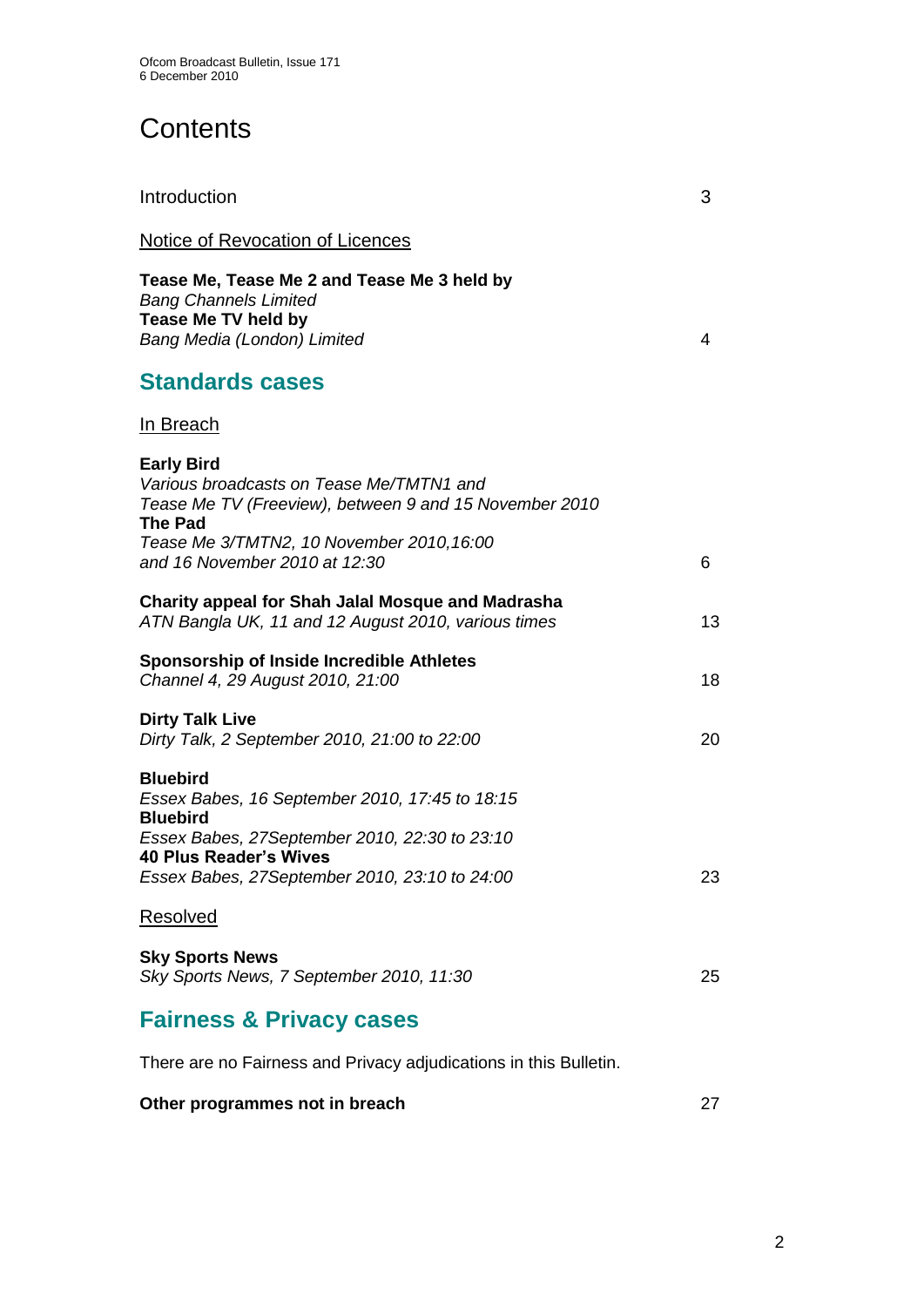# **Introduction**

1

The Broadcast Bulletin reports on the outcome of investigations into alleged breaches of those Ofcom codes and licence conditions with which broadcasters regulated by Ofcom are required to comply. These include:

a) Ofcom"s Broadcasting Code ("the Code"), the most recent version of which took effect on 1 September 2010 and covers all programmes broadcast on or after 1 September 2010. The Broadcasting Code can be found at: [http://stakeholders.ofcom.org.uk/broadcasting/broadcast-codes/broadcast-code/.](http://stakeholders.ofcom.org.uk/broadcasting/broadcast-codes/broadcast-code/)

Note: Programmes broadcast prior to 1 September 2010 are covered by either the 2009, 2008 or the 2005 versions of the Code (depending on the date of their broadcast).

- b) the Code on the Scheduling of Television Advertising ("COSTA") which came into effect on 1 September 2008 and contains rules on how much advertising and teleshopping may be scheduled in programmes, how many breaks are allowed and when they may be taken. COSTA can be found at: [http://stakeholders.ofcom.org.uk/broadcasting/broadcast-codes/advert-code/.](http://stakeholders.ofcom.org.uk/broadcasting/broadcast-codes/advert-code/)
- c) certain sections of the BCAP Code: the UK Code of Broadcast Advertising, which relate to those areas of the BCAP Code for which Ofcom retains regulatory responsibility. These include:
	- the prohibition on 'political' advertising;
	- sponsorship (see Rules 9.2 and 9.3 of the Code);
	- "participation TV" advertising. This includes long-form advertising predicated on premium rate telephone services – most notably chat (including "adult" chat), "psychic" readings and dedicated quiz TV (Call TV quiz services). Ofcom is also responsible for regulating gambling, dating and "message board' material where these are broadcast as advertising<sup>1</sup>; and
	- the imposition of statutory sanctions in advertising cases.

The BCAP Code can be found at: [www.bcap.org.uk/The-Codes/BCAP-Code.aspx](http://www.bcap.org.uk/The-Codes/BCAP-Code.aspx)

d) other licence conditions which broadcasters must comply with, such as requirements to pay fees and submit information which enables Ofcom to carry out its statutory duties. Further information on television and radio licences can be found at:<http://licensing.ofcom.org.uk/tv-broadcast-licences/> and [http://licensing.ofcom.org.uk/radio-broadcast-licensing/.](http://licensing.ofcom.org.uk/radio-broadcast-licensing/)

Other codes and requirements may also apply to broadcasters, depending on their circumstances. These include the Code on Television Access Services (which sets out how much subtitling, signing and audio description relevant licensees must provide), the Code on Electronic Programme Guides, the Code on Listed Events, and the Cross Promotion Code. Links to all these codes can be found at: <http://stakeholders.ofcom.org.uk/broadcasting/broadcast-codes/>

It is Ofcom"s policy to describe fully the content in television and radio programmes that is subject to broadcast investigations. Some of the language and descriptions used in Ofcom"s Broadcast Bulletin may therefore cause offence.

<sup>&</sup>lt;sup>1</sup> BCAP and ASA continue to regulate conventional teleshopping content and spot advertising for these types of services where it is permitted.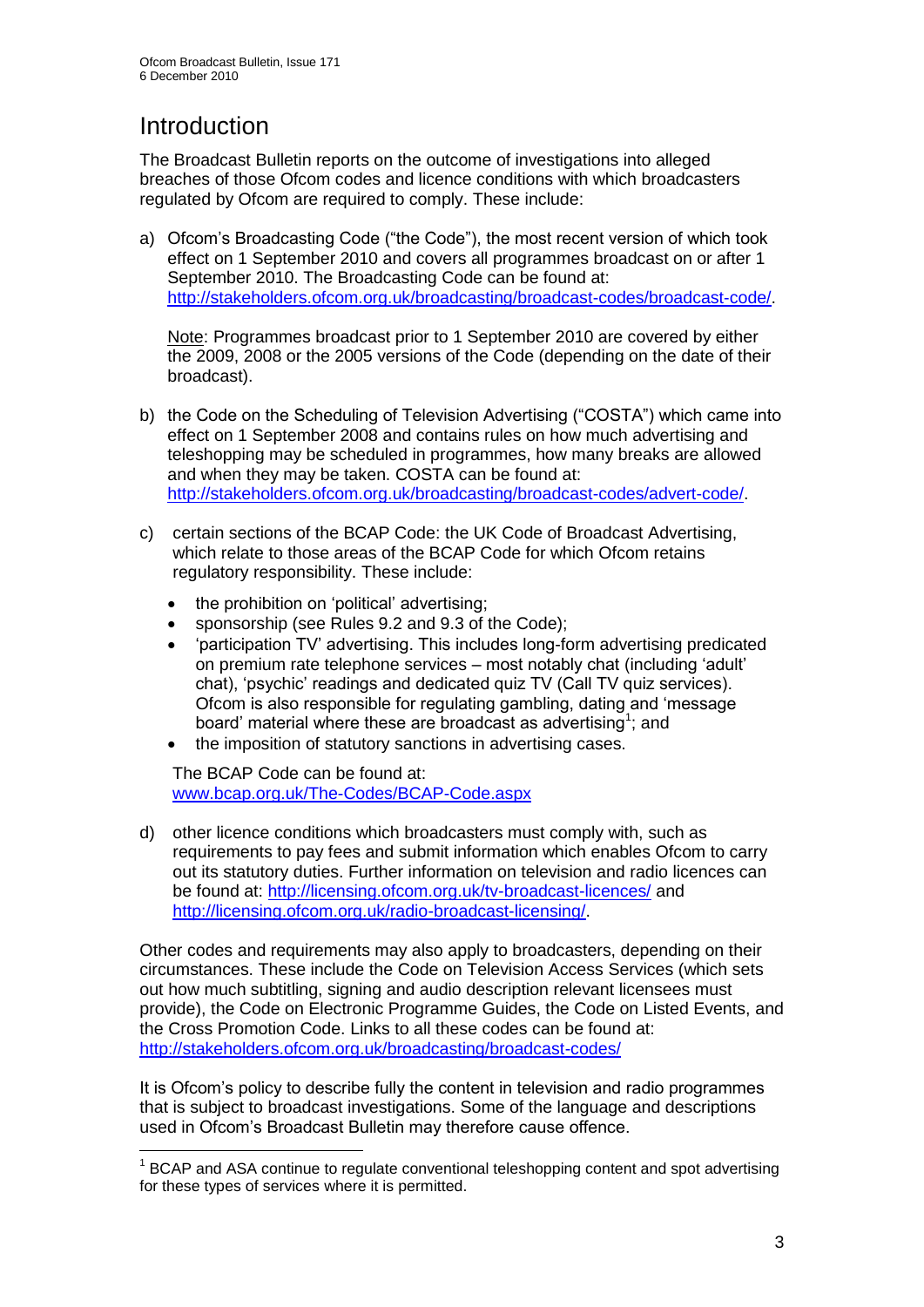## **Notice of Revocation of Licences**

|                       | Licence numbers: TLCS-933, TLCS-1015, TLCS-1231 or "the TLCS<br>Licences" |
|-----------------------|---------------------------------------------------------------------------|
| <b>Service names:</b> | Tease Me, Tease Me 2 and Tease Me 3                                       |
| Licensee              | <b>Bang Channels Limited</b>                                              |
| Licence number:       | DTPS-078 or "the DTPS Licence"                                            |
| Service name:         | <b>Tease Me TV</b>                                                        |
| Licensee:             | <b>Bang Media (London) Limited</b>                                        |

On 25 November 2010, Ofcom revoked all licences held by Bang Channels Limited and Bang Media (London) Limited, on the grounds that the licensees were no longer "fit and proper" to hold Ofcom licences.

Bang Channels Ltd held three TLCS licences: TLCS-933 (Tease Me), TLCS-1015 (Tease Me 2) and TLCS-1231 (Tease Me 3). Bang Media (London) Ltd held one DTPS licence: DTPS-078 (Tease Me TV) (the four licences referred to collectively as "the licences", and Bang Channels Ltd and Bang Media (London) Ltd referred to collectively as "the Licensees"). The Licensees are under common control, and have the same directors and compliance team. The three TLCS licences were granted under Part 1 of the Broadcasting Act 1990 ("the 1990 Act"). The DTPS licence was granted under Part 1 of the Broadcasting Act 1996 ("the 1996 Act").

On 2 November 2010, Ofcom notified the Licensees, that it was minded to revoke the licences, subject to their representations, on the basis that Ofcom no longer considered that the Licensees were fit and proper persons to hold a licence under the 1990 Act or the 1996 Act. This was due to serious and repeated breaches of the Ofcom Broadcasting Code ("the Code") and their licence conditions recorded against the Licensees.

## Period prior to issuing the Notice of proposed licence revocation

Prior to issuing the Notice of proposed revocation on 2 November 2010, Ofcom had found a series of serious and repeated breaches of the Code (48 separate breaches in total) by the Licensees over the previous 19 months. In addition to these Code breaches, the Licensees had failed to provide recordings upon request by Ofcom in respect of five programmes, in breach of Licence Condition 11.

On 29 July 2010, Ofcom fined the Licensees a total of £157,250 for serious and repeated breaches of the Code as regards the broadcast of programmes between June 2009 and November 2009, and for breaches of Licence Conditions. No payment has been received from the Licensees, and Ofcom now is pursuing this as a separate matter.

## Period since issuing the notice of proposed revocation

Since issuing the Notice of proposed revocation on 2 November 2010, Ofcom found a further nine breaches of the BCAP Code Rules 32.3 and 4.2 in relation to material broadcast by the Licensees between 9 November 2010 and 16 November 2010 (see http://stakeholders.ofcom.org.uk/enforcement/broadcast-bulletins/breach-26 november-2010/).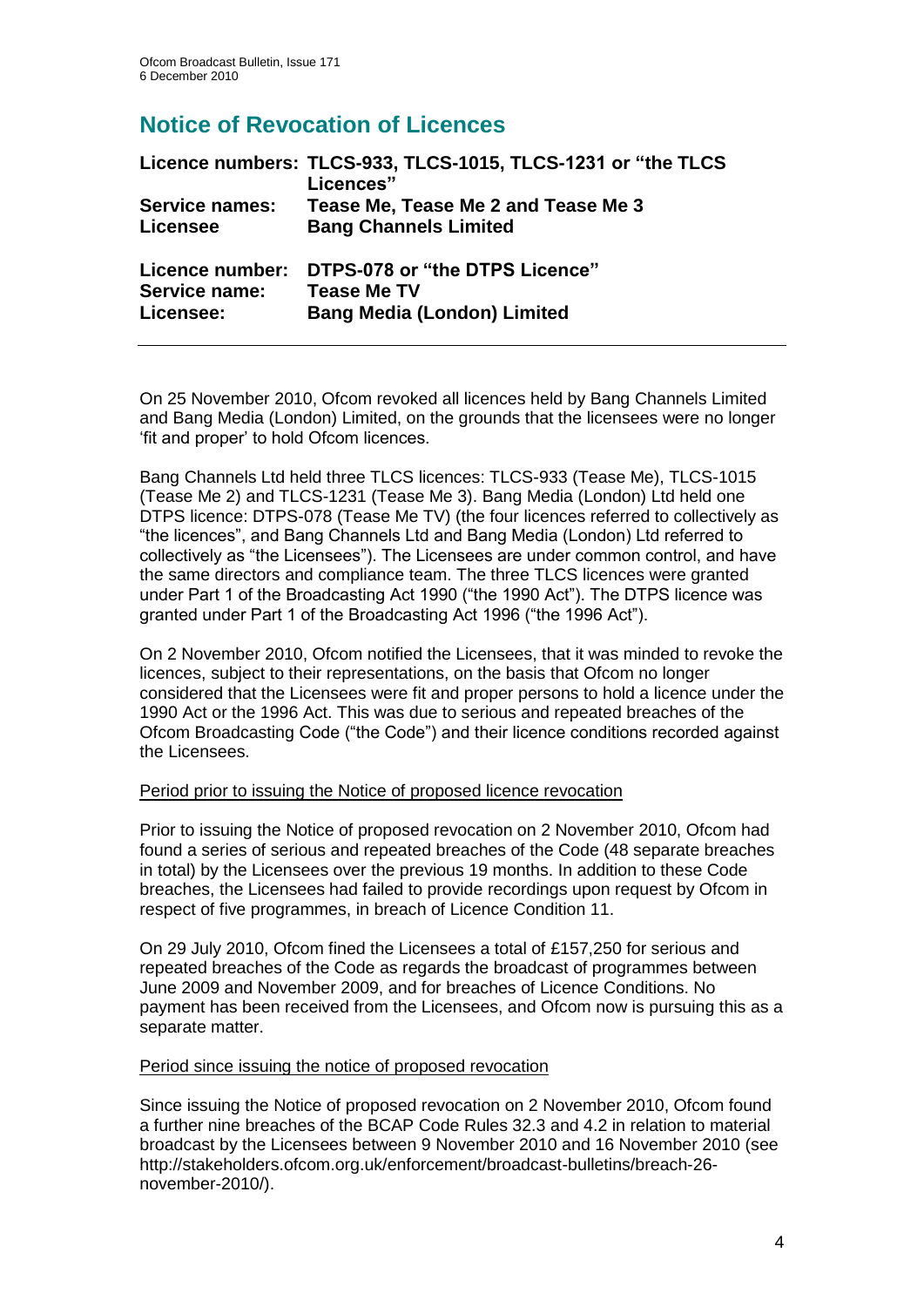In addition, on 19 November 2010, Ofcom issued a direction to the Licensees to cease providing the Licensed Services with immediate effect, in light of evidence of broadcast material which was considered to be likely to amount to a serious breach of the BCAP Code in relation to the broadcast of pornography and/or BBFC R18 rated material<sup>1</sup>.

However, Ofcom had evidence that the Licensees continued to broadcast material in breach of the direction. Whilst the material was not listed on the Sky EPG, it continued to be broadcast via satellite in the United Kingdom and Ofcom was aware that the Licensees had sought to inform viewers how to access these broadcasts by reconfiguring satellite receivers.

#### Licensees" Representations

The Licensees" representations, as submitted on 24 November 2010, were not sufficient to persuade Ofcom, in light of all the evidence, that it should not revoke the licences on the basis that the Licensees are no longer fit and proper. In particular, Ofcom was not satisfied that sufficient changes had been made to the structure of the Licensees and their compliance arrangements that further serious repeated breaches of the licensing regime would not occur.

#### **Revocation**

1

On this basis, Ofcom ceased to be satisfied that the Licensees were fit and proper persons to hold licences under the 1990 Act or the 1996 Act and decided to revoke those licences, in accordance with section 3(3)(b) of the 1990 Act and section 3(3)(b) of the 1996 Act.

Accordingly, Ofcom revoked all the licences on 25 November 2010 with immediate effect.

The full Decision can be found at: [http://stakeholders.ofcom.org.uk/binaries/enforcement/content-sanctions](http://stakeholders.ofcom.org.uk/binaries/enforcement/content-sanctions-adjudications/bangmedia-revocation.pdf)[adjudications/bangmedia-revocation.pdf](http://stakeholders.ofcom.org.uk/binaries/enforcement/content-sanctions-adjudications/bangmedia-revocation.pdf)

Material equivalent to BBFC R18 is not permitted to be broadcast on Ofcom licensed services under any circumstances.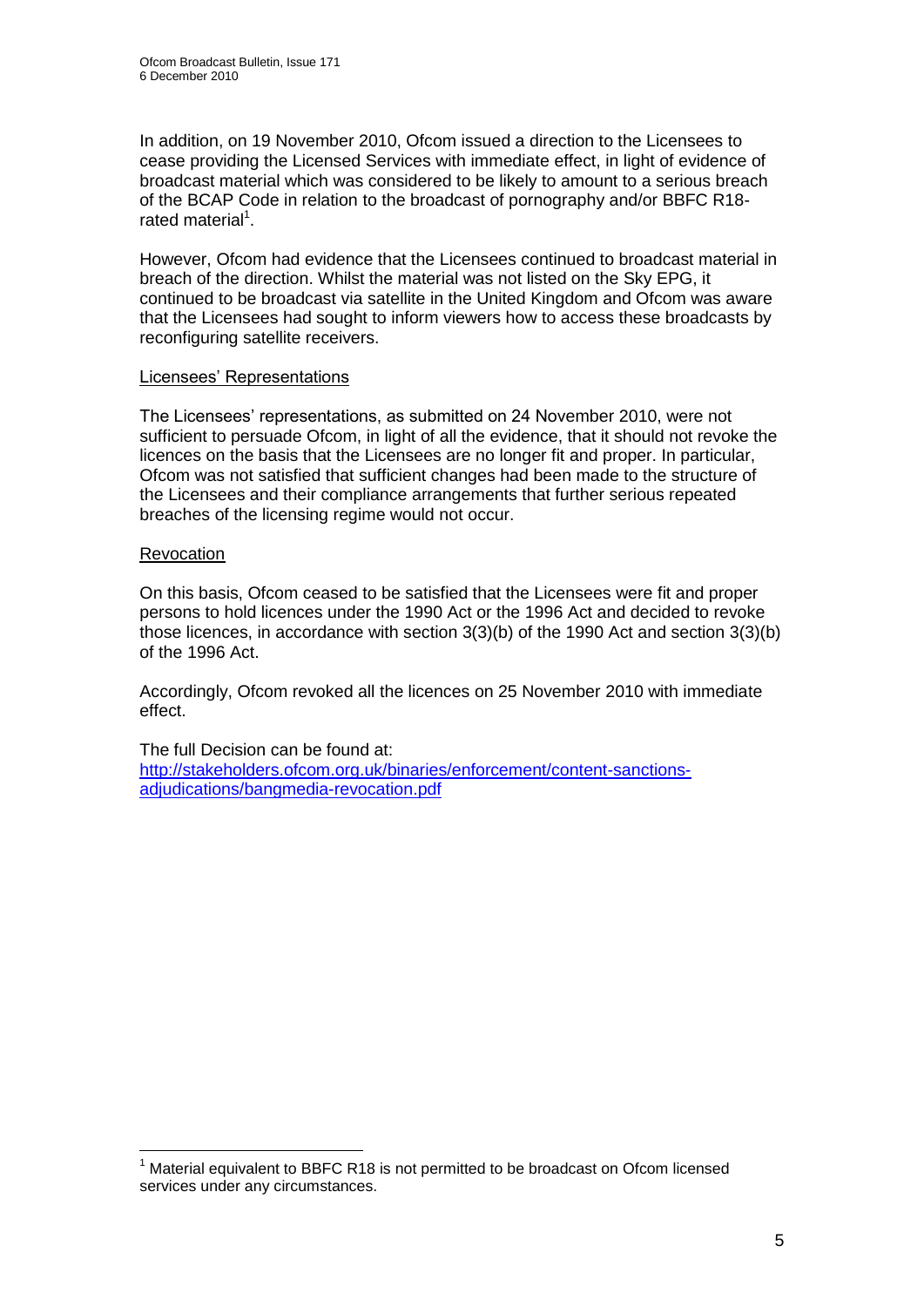## **Standards cases**

## **In Breach**

## **Early Bird**

*Various broadcasts on Tease Me/TMTN1<sup>1</sup> and Tease Me TV (Freeview), between 9 and 15 November 2010*

## **The Pad**

*Tease Me 3/TMTN2<sup>2</sup> , 10 November 2010 at 16:00 and 16 November 2010 at 12:30*

This finding was originally published on 26 November 2010.

## **Introduction**

1

*Early Bird* is a televised daytime interactive chat advertisement which was broadcast on Tease Me/TMTN1 (Sky Channel 912) between 05:30 and 09:00 and also simulcast on Tease Me TV (Freeview channel 98) between the same times until 19 November 2010 $3$ . On both services the programme is broadcast without mandatory restricted access. Viewers are invited to contact onscreen female presenters via premium rate telephony services ("PRS"). The presenters generally dress and behave in a flirtatious manner. The licence for the service Tease Me/TMTN1 (Sky Channel 912) is held by Bang Channels Limited ("Bang Channels"). The licence for the service Tease Me TV (Freeview) is held by Bang Media (London) Limited ("Bang Media") (together "Bang" or the "Licensees").

*The Pad* is a televised daytime interactive chat advertisement which was broadcast as Tease Me 3/TMTN 2 (Sky Channel 959) without mandatory restricted access until 19 November 2010. Viewers are invited to contact onscreen female presenters via premium rate telephony services ("PRS"). The presenters generally dress and behave in a flirtatious manner. The licence for this service is held by Bang Channels.

As a result of monitoring the output of Tease Me/TMTN1, Tease Me 3/TMTN2 and Tease Me TV (Freeview) between 9 and 16 November 2010 Ofcom identified a number of occasions on which we provisionally considered that there were breaches of the relevant rules on broadcasting standards. In particular, Ofcom noted that the following broadcasts and their content.

 $1$  The service Tease Me, as from around 12 November 2010, was labelled on the Sky EPG as TMTN1

 $2$  The service Tease Me 3, as from around 12 November 2010, was labelled on the Sky EPG as TMTN2

 $3$  On 19 November 2010 Ofcom issued a formal Direction to Bang Channels Ltd and Bang Media (London) Ltd directing them to cease broadcasting immediately as it had evidence of material that it considered amounted to serious breaches of the BCAP Code. As a result of this Direction BSkyB removed the Tease Me/TMTN1 channel number 912 and Tease Me 3/TMTN2 channel number 959 from the Sky EPG, and the SDN/Freeview multiplex stopped carrying the Tease Me (Freeview) service. Correspondence from the Licensees had previously confirmed that material broadcast on Tease Me TV (Freeview) was a simulcast of content broadcast on Tease Me/TMTN1 and therefore identical.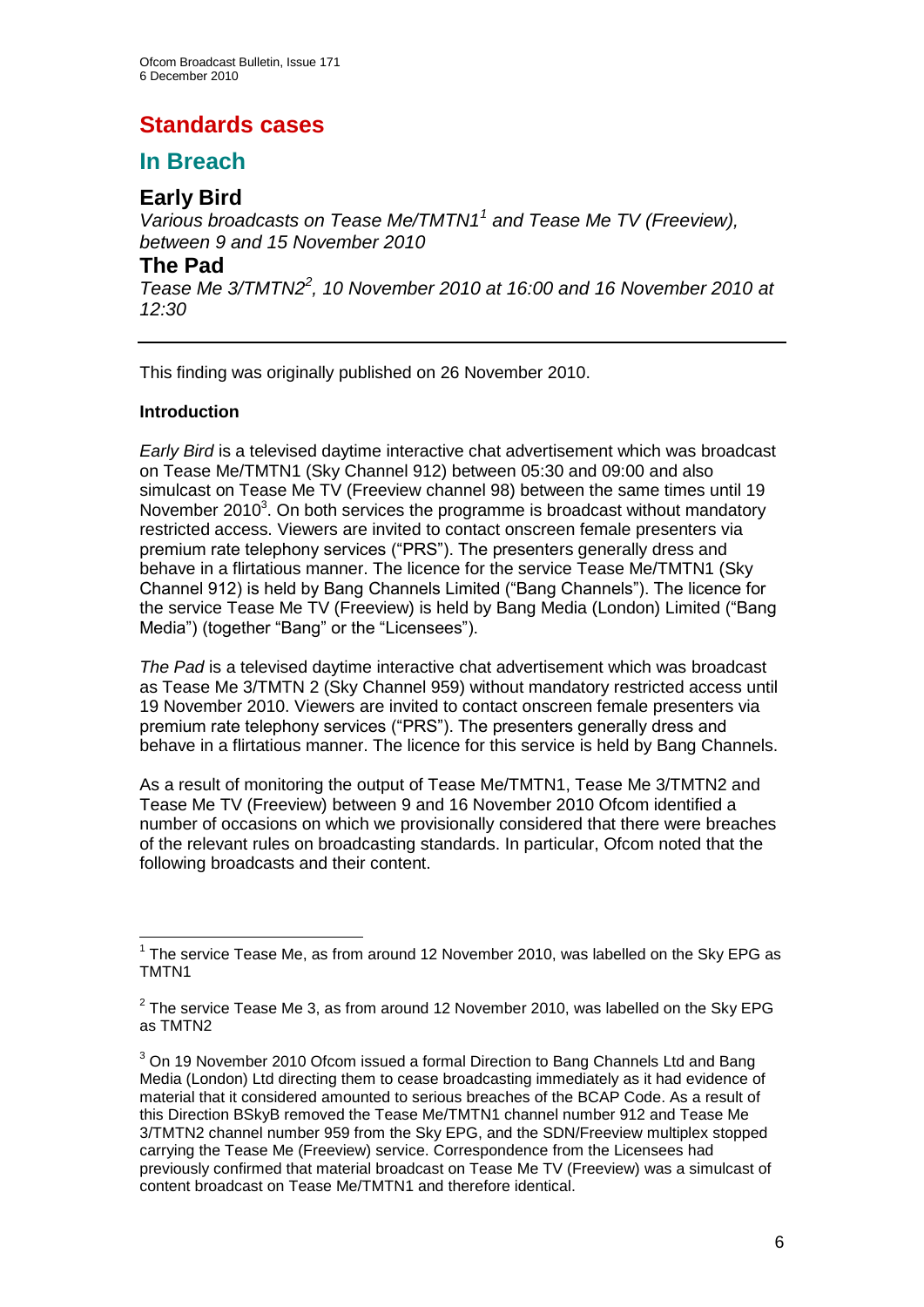#### Bang Channels: Tease Me/TMTN1 (Sky Channel 912) Bang Media: Tease Me TV (Freeview Channel 98)

## *Early Bird, 9 November 2010 06:41 to 08:43*

The female presenter was wearing a black bra, lace thong and black shoes. At various points throughout the broadcast she was seen gyrating her hips, stroking herself and mimicking sexual intercourse. She also adopted various sexual positions.

#### *Early Bird, 10 November 2010 05:46 to 08:33*

The female presenter was wearing a black thong, lace black bra, red shoes and red suspenders. The presenter was shown with her legs open to camera, mimicking sexual intercourse. She was also shown stroking her inner thigh and breasts and gyrating her hips in a sexual manner.

A second presenter was shown from approximately 06:00 to 06:30. She was wearing a white thong and a white strap, with a pink lace trim across her breasts. During the 30 minutes she was shown stroking herself; jiggling her breasts to camera and gyrating her hips in a sexualised manner.

## *Early Bird, 11 November 2010 05:39 to 08:37*

The presenter was wearing fishnet stockings, a black lace bodice and thong. The presenter was shown adopting various sexual positions mimicking sexual intercourse. While in those positions she was seen gyrating and thrusting her hips in a sexual manner.

#### *Early Bird, 12 November 2010 05:31 to 08:04*

The female presenter was wearing a black thong and bra, with leather gloves and boots. She was shown at various points, for prolonged periods, with her legs wide open to camera mimicking sexual intercourse. She was also seen stroking her breasts and jiggling her buttocks.

#### *Early Bird, 13 November 2010 05:36 to 08:35*

The first presenter was wearing nipple plasters, stockings and a black string outfit. She was shown adopting various sexual positions including on all fours and lying on her back with her legs wide open. Whilst in these positions she was shown gyrating her hips and stroking herself in a sexual manner.

The second presenter was wearing a black and red thong and bra with black fishnet stockings. She was seen lying on her back with her legs open to camera, gyrating her hips. She was also noted jiggling her breasts to camera.

#### *Early Bird, 14 November 2010 07:18 to 07:39*

The presenter was wearing a black lace bra and thong. She was shown lying on her back with her legs open stroking herself and slowly gyrating her hips in a sexual manner.

#### *Early Bird, 15 November 2010 05:35 to 07:39*

The presenter was wearing a turquoise bra and knickers with white stockings. She was shown adopting sexual positions such as lying on her side with her legs open heavily thrusting her hips and on her knees jiggling her breasts to camera.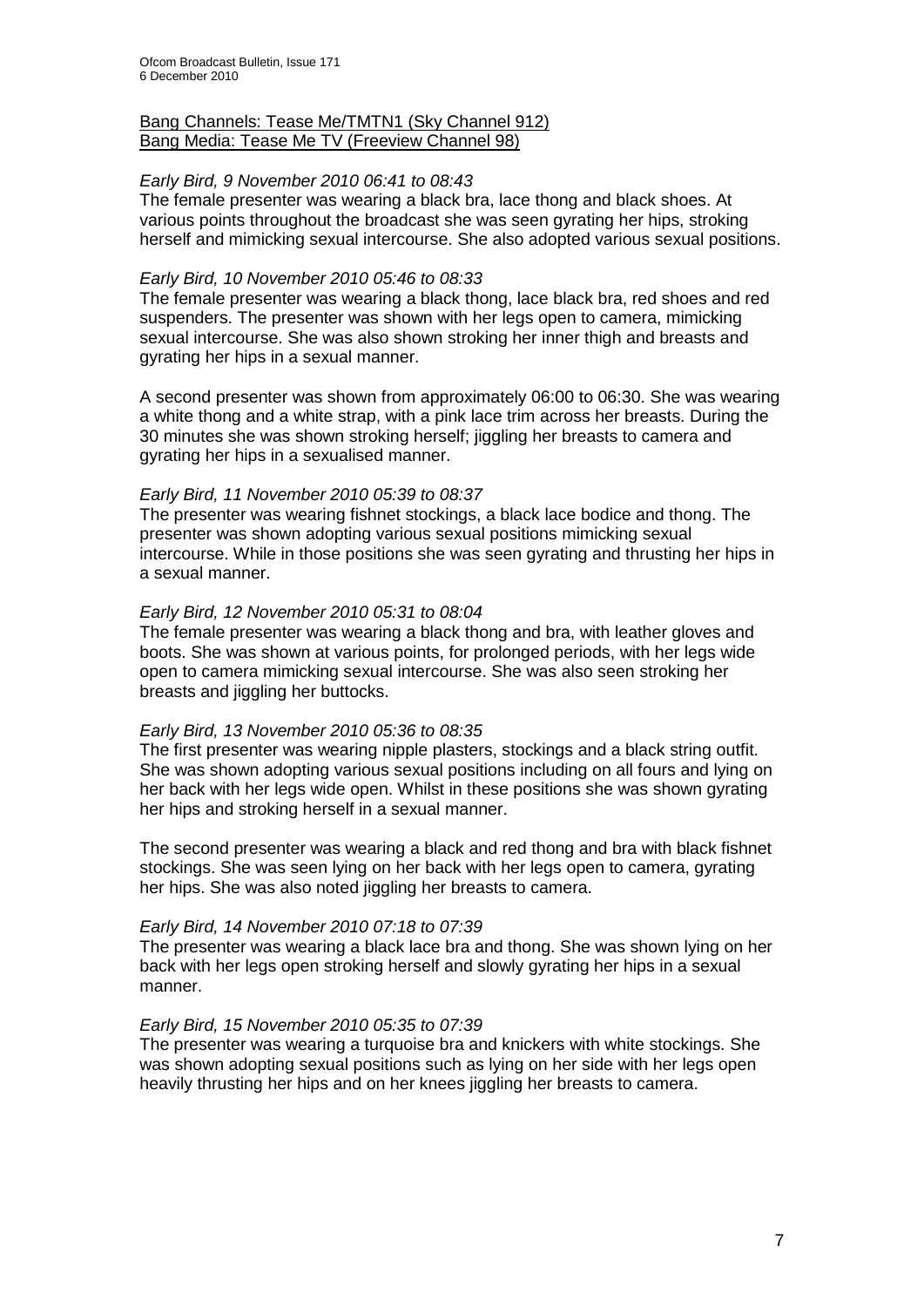## Bang Channels: Tease Me 3 & TMTN 2 (Sky Channel 959)

## *The Pad, 10 November 2010, 16:00*

The blonde female presenter was wearing a white shirt, tie, grey skirt, white thong and short socks and black shoes. She adopted certain positions including lying on her back with her legs wide open and on all fours. While in these positions she stroked her body, bottom and breasts, gyrated around on the floor with her legs wide open, touched around her crotch area and rubbed and massaged her breasts. The camera moved around the presenter"s body and focused in on her face, breasts and bottom area.

#### *The Pad, 16 November 2010, 12:30*

The black haired presenter was wearing an all in one lace body stocking with an open section around the crotch area, a black bra and a pink thong. She adopted certain positions including lying on her back with her legs wide open and pulled back, sitting up with her legs wide open, and on all fours with her bottom in the air. While in these positions the presenter repeatedly stroked and massaged her breasts, occasionally revealing her nipples due to the skimpy nature of her bra, rocked around on the floor while gyrating her hips, pulled her legs open wider and played with her body stocking, pulling it down and stroked around her genital area.

#### Request for comments

Since 1 September 2010 all PRS-based daytime and adult sex chat television services have no longer been regulated as editorial content but as long-form advertising i.e. teleshopping. From that date the relevant standards code for such services became The UK Code of Broadcast Advertising ("the BCAP Code") rather than the Broadcasting Code. Whilst the regulation of other forms of advertising falls to BCAP, Ofcom has retained jurisdiction over the regulation of Participation TV, which includes adult chat and adult sex chat.

Ofcom reached a provisional decision that the broadcast material described above breached the BCAP Code, and wrote to the Licensees on 17 November 2010 providing them with an opportunity to make representations on these provisional decisions so Ofcom could take any comments into account before reaching a final determination. In particular the Licensees were asked to comment on how the broadcasts complied with the following rules of the BCAP Code:

Harm and Offence (section 4)

Rule 4.2: "Advertisements must not cause serious or widespread offence against generally accepted moral, social or cultural standards."

Scheduling (section 32)

Rule 32.3: *"*Relevant timing restrictions must be applied to advertisements that, through their content, might harm or distress children of particular ages or that are otherwise unsuitable for them."

Given that the potential breaches were serious, successive and repeated, on every day during the period from 9 to 16 November, Ofcom gave a shorter than normal time period for Bang to provide comments, to ensure that Bang would not continue to breach the BCAP Code. As the provisional decision related to material that was the same or substantially similar in nature to material that had already been found to be in breach of the analagous rules in the Broadcasting Code, Ofcom did not consider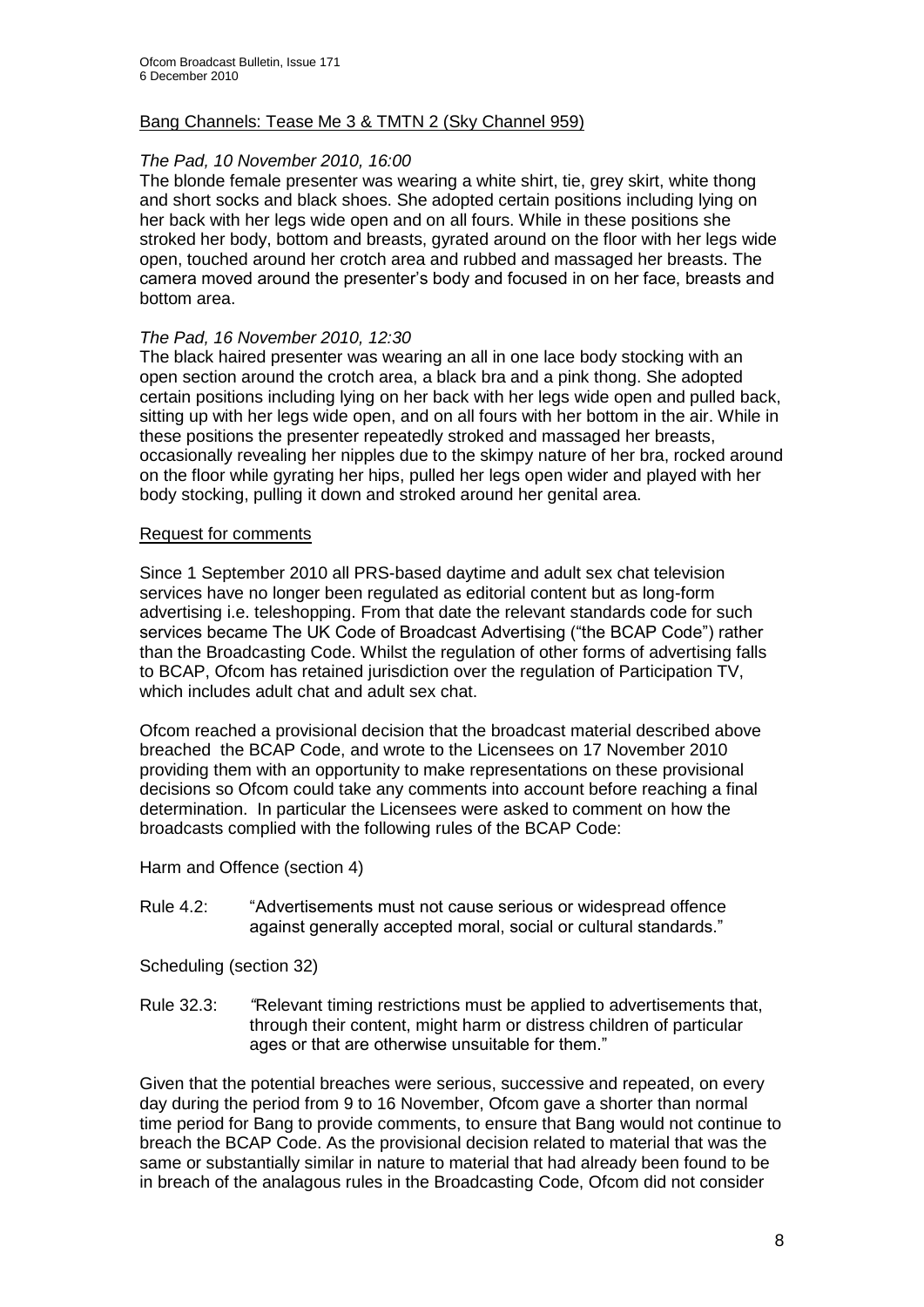that Bang would have any difficulty in making its representations expeditiously. Ofcom therefore asked for these comments to be provided within 24 hours, by 5pm on Thursday 18 November 2010. Ofcom then received a request from Bang to extend this deadline by a further 24 hours until 5pm on Friday 19 November 2010. This request for an extension was granted by Ofcom, but it was made clear to Bang that this was a "strict deadline beyond which representations will not be considered".

## **Response**

Ofcom received representations from Bang on the provisional decisions shortly before 5pm on 19 November 2010. Bang stated that it had instructed all production and presenting staff to make immediate changes to the output. It also stated that it was "still in the process of verifying that Bang Channels was responsible for the content outlined in [Ofcom"s] letter by cross referencing against recorded output" and it would "revert further in due course".

The Licensees" comments also confimed that it was "unaware Bang Channels were in breech [sic] of the BCAP Code and [they] have been endeavouring to comply with Ofcom"s guidance in respect of daytime programming". It continued that it is "conducting the necessary investigations" and "will revert with further comments in due course".

Given the clear deadline set out in Ofcom"s letter of 17 November 2010, the fact that this deadline was extended by 24 hours at Bang"s request, and the clear terms on which this extension was granted, Ofcom has proceeded to reach a decision on whether the relevant broadcasts breached the BCAP Code in light of the Licensee"s representations.

## **Decision**

Rule 4.2 of the BCAP Code (see introduction) is substantially equivalent to Rule 2.1 of the Broadcasting Code which provides that: *"Generally accepted standards must be applied to the contents of television and radio services so as to provide adequate protection for members of the public from the inclusion in such services of harmful and/or offensive material."* Rule 32.3 of the BCAP Code (also see introduction) is substantially equivalent to Rule 1.3 of the Broadcasting Code which provides: *"Children must also be protected by appropriate scheduling from material that is unsuitable for them."*

Rule 32.3 makes clear that children should be protected by appropriate scheduling from material which is unsuitable for them. Appropriate scheduling is judged according to factors such as: the likely number of children in the audience; the likely age of those children; and whether the advertisement was broadcast during school time or during school holidays. It should be noted that the watershed starts at 21:00 and material unsuitable for children should not, in general, be shown before 21:00 or after 05:30.

Ofcom has already recorded numerous and repeated breaches of Rules 1.3 and 2.3 of the Broadcasting Code against both Bang Channels and Bang Media in respect of material deemed unsuitable for broadcast prior to the 9.00 p.m. watershed in order to ensure that children are protected from the risk of exposure to offensive and/or harmful material. See for example the following Ofcom Broadcast Bulletins:

Bulletin 165 (see: [http://stakeholders.ofcom.org.uk/enforcement/broadcast](http://stakeholders.ofcom.org.uk/enforcement/broadcast-bulletins/obb165/)[bulletins/obb165/\)](http://stakeholders.ofcom.org.uk/enforcement/broadcast-bulletins/obb165/)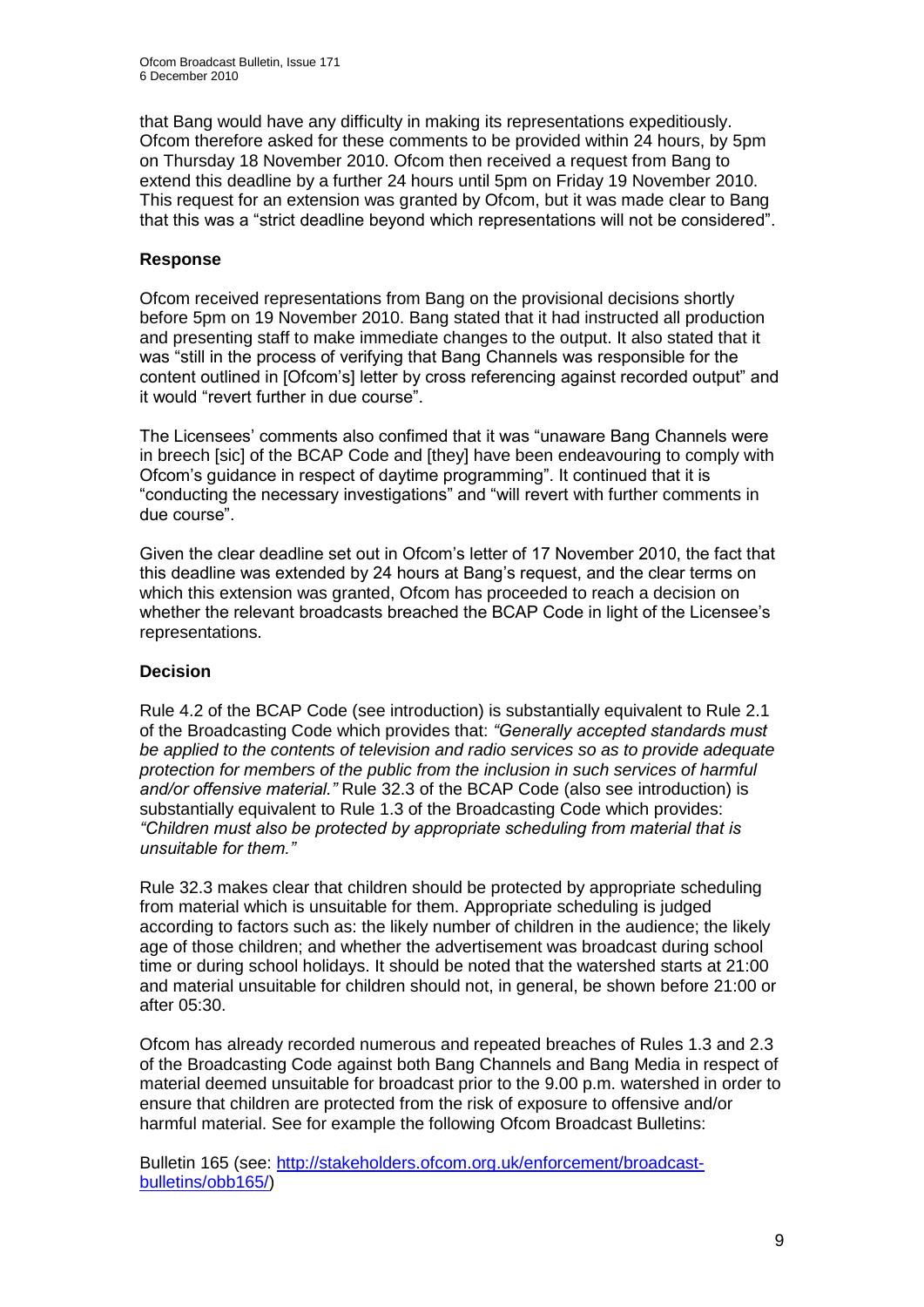Bulletin 168 (see: [http://stakeholders.ofcom.org.uk/enforcement/broadcast](http://stakeholders.ofcom.org.uk/enforcement/broadcast-bulletins/obb168/)[bulletins/obb168/\)](http://stakeholders.ofcom.org.uk/enforcement/broadcast-bulletins/obb168/) Bulletin 169 (see: [http://stakeholders.ofcom.org.uk/enforcement/broadcast](http://stakeholders.ofcom.org.uk/enforcement/broadcast-bulletins/obb169/)[bulletins/obb169/\)](http://stakeholders.ofcom.org.uk/enforcement/broadcast-bulletins/obb169/)

Ofcom"s previous findings have regularly made clear the seriousness and/or repeated nature of these breaches of the Broadcasting Code by Bang and other licensees.

Ofcom has further made clear in numerous previous published findings and guidance to Bang and to the adult sector generally what sort of material it considers to be unsuitable for inclusion in daytime interactive chat programmes without mandatory restricted access<sup>4</sup>. Some of these findings involved Bang Channels and Bang Media. In the context of daytime interactive chat programmes where the female presenters generally dress and behave in a flirtatious matter for extended periods in order to solicit PRS calls, Ofcom has underlined that the presenters should not, for example, appear to mimic or simulate sexual acts or behave in an overtly sexual manner and clothing should be appropriate for the time of broadcast. These decisions were also summarised in a guidance letter sent by Ofcom to daytime and adult sex chat broadcasters (including the Licensees) in August 2009.

The various breaches of the BCAP Code set out in this decision are grouped by Licensee, dealing first with Bang Channels.

## **Bang Channels Ltd**

1

## Tease Me/TMTN1 (Sky Channel 912)

- *Early Bird, 9 November 2010 06:41 to 08:43*
- *Early Bird, 10 November 2010 05:46 to 08:33*
- *Early Bird, 11 November 2010 05:39 to 08:37*
- *Early Bird, 12 November 2010 05:31 to 08:04*
- *Early, Bird, 13 November 2010 05:36 to 08:35*
- *Early Bird, 14 November 2010 07:18 to 07:39*
- *Early Bird, 15 November 2010 05:35 to 07:39*

## Tease Me 3 & TMTN 2 (Sky Channel 959)

*The Pad, 10 November 2010, 16:00*

 $4$  Earlybird, Tease Me TV, 3 June 2010, 05:45 and 08:00, Broadcast Bulletin 164 at http://stakeholders.ofcom.org.uk/enforcement/broadcast-bulletins/obb164/; Earlybird, Tease Me TV, 30 January, 20 March, 27 April 2010 and Earlybird, Tease Me, 21 April 2010 – all Findings in Broadcast Bulletin 163 at

http://stakeholders.ofcom.org.uk/enforcement/broadcast-bulletins/obb163/; Tease Me: Earlybird, Tease Me TV (Freeview), 15 February 2010, 05:30 and Tease Me: Earlybird, Tease Me TV (Freeview), 25 January 2010, 07:15 – both Findings in Broadcast Bulletin 158 at http://stakeholders.ofcom.org.uk/enforcement/broadcast-bulletins/obb158/; The Pad, Tease Me, 26 February, 11:45, The Pad, Tease Me 3, 27 February 2010, 11:45, Tease Me: Earlybird, Tease Me TV (Freeview) 26 January 2010, 07:15 - all in Broadcast Bulletin 157 at http://stakeholders.ofcom.org.uk/enforcement/broadcast-bulletins/obb157/; The Pad Tease Me, 6 November 2009, 12:00 to 13:00 and 14:00 to 15:00, Broadcast Bulletin 152 at http://stakeholders.ofcom.org.uk/enforcement/broadcast-bulletins/obb152/; Elite Days, Finding in Broadcast Bulletin 151 at http://stakeholders.ofcom.org.uk/enforcement/broadcastbulletins/obb151/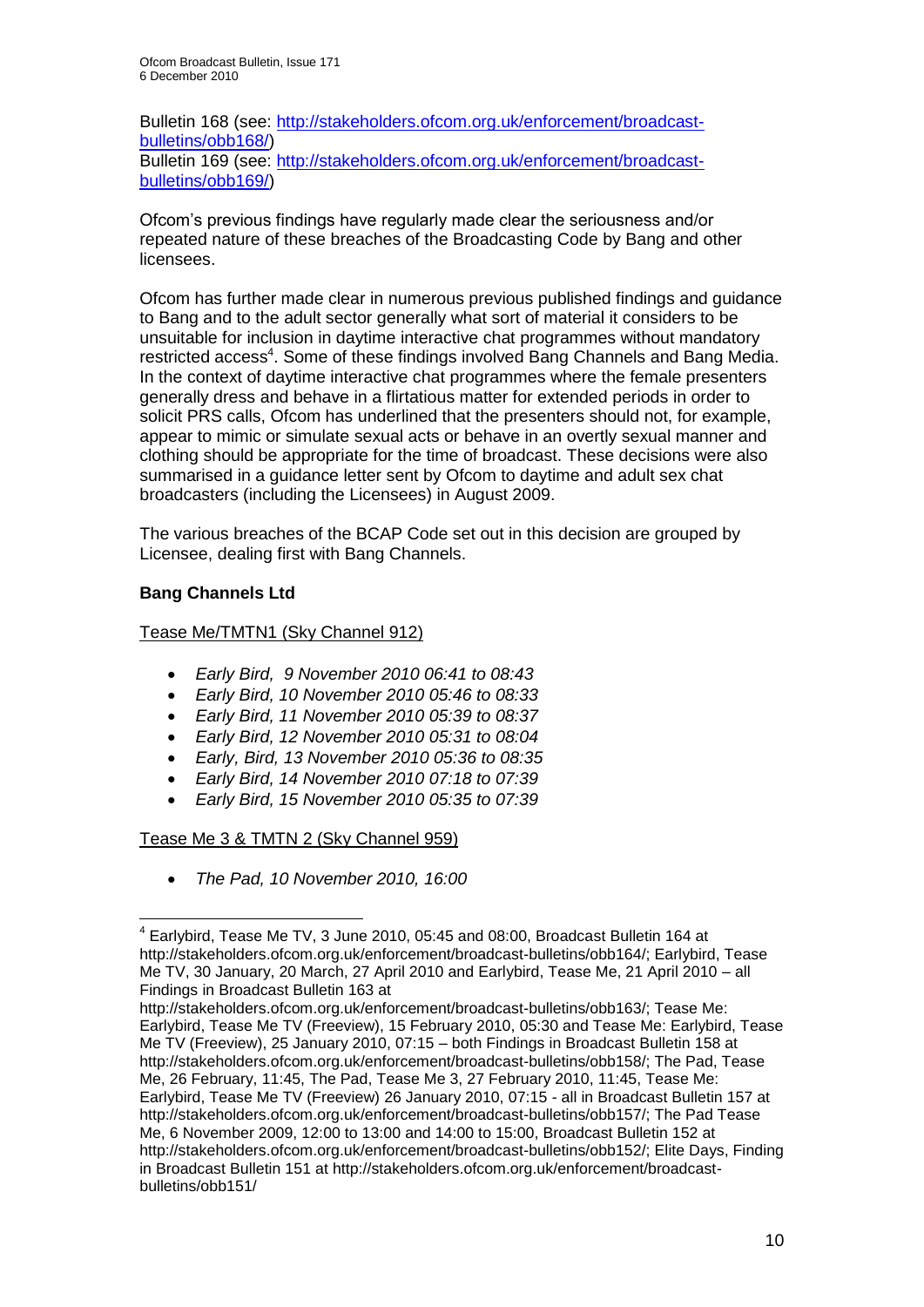## *The Pad, 16 November 2010, 12:30*

The above broadcasts all contained similar material which raised similar issues under the BCAP Code rule 32.3. All of these broadcasts were transmitted without mandatory access restrictions, during the early morning or during the day when children may have been watching television, some unaccompanied by an adult, and featured female presenters wearing skimpy and revealing lingerie or clothing. For example, in some cases the female presenters wore clothing that offered minimal coverage of their breasts with just their nipples covered. The presenters were all shown acting in a sexualised manner – for example, by adopting various sexual positions for prolonged periods of time, such as: kneeling on all fours; lying on their front with their legs wide open; and lying on their side and back with her legs wide open. While in these positions the presenters repeatedly thrust and/or gyrated their buttocks and pelvis as though miming sexual intercourse, or shook their breasts to the camera. In addition, in many of these broadcasts the presenters repeatedly stroked their bodies in a sexually provocative manner, including their breasts, buttocks and upper and inner thighs and genital areas.

In Ofcom"s view, the revealing clothing, and repeated actions and sexual positions of the presenters were intended to be sexually provocative in nature and the broadcast of such images was not suitable to advertise daytime chat and could not be justified by the context in which it was presented. In light of this behaviour, we have concluded that the material was clearly unsuitable for children. We also concluded that, given the scheduling of the material, it might cause widespread offence against generally accepted moral, social or cultural standards.

Bang claims that it was unaware of the breaches and is "endeavouring to comply with Ofcom"s guidance in respect of daytime programming". In Ofcom"s view, this is neither plausible nor relevant. Bang has had a large number of breaches of the Broadcasting Code recorded against it, and Ofcom has provided guidance both to the industry generally and to Bang itself. Bang must therefore have been aware that the material broadcast was likely to breach the BCAP Code. In any event, it is not relevant to the making of a breach finding whether or not the licensee knew or did not know that the material broadcast was a breach of the relevant code. Neither is the attempt to comply or otherwise relevant to a finding that the relevant code has been breached. The intentions of the licensee in this respect are irrelevant to whether or not there is a breach of the Broadcasting Code.

Taking into account the factors above, Ofcom has concluded that the content of the nine broadcasts above was clearly unsuitable for children and not appropriately scheduled so as to offer adequate protection to them or ensure that the programming did not cause widespread offence against generally accepted moral, social or cultural standards. Therefore Ofcom concluded that this material breached Rules 4.2 and 32.3 of the BCAP Code.

## **Bang Media**

#### Tease Me TV (Freeview Channel 98)

- *Early Bird, 9 November 2010 06:41 to 08:43*
- *Early Bird, 10 November 2010 05:46 to 08:33*
- *Early Bird, 11 November 2010 05:39 to 08:37*
- *Early Bird, 12 November 2010 05:31 to 08:04*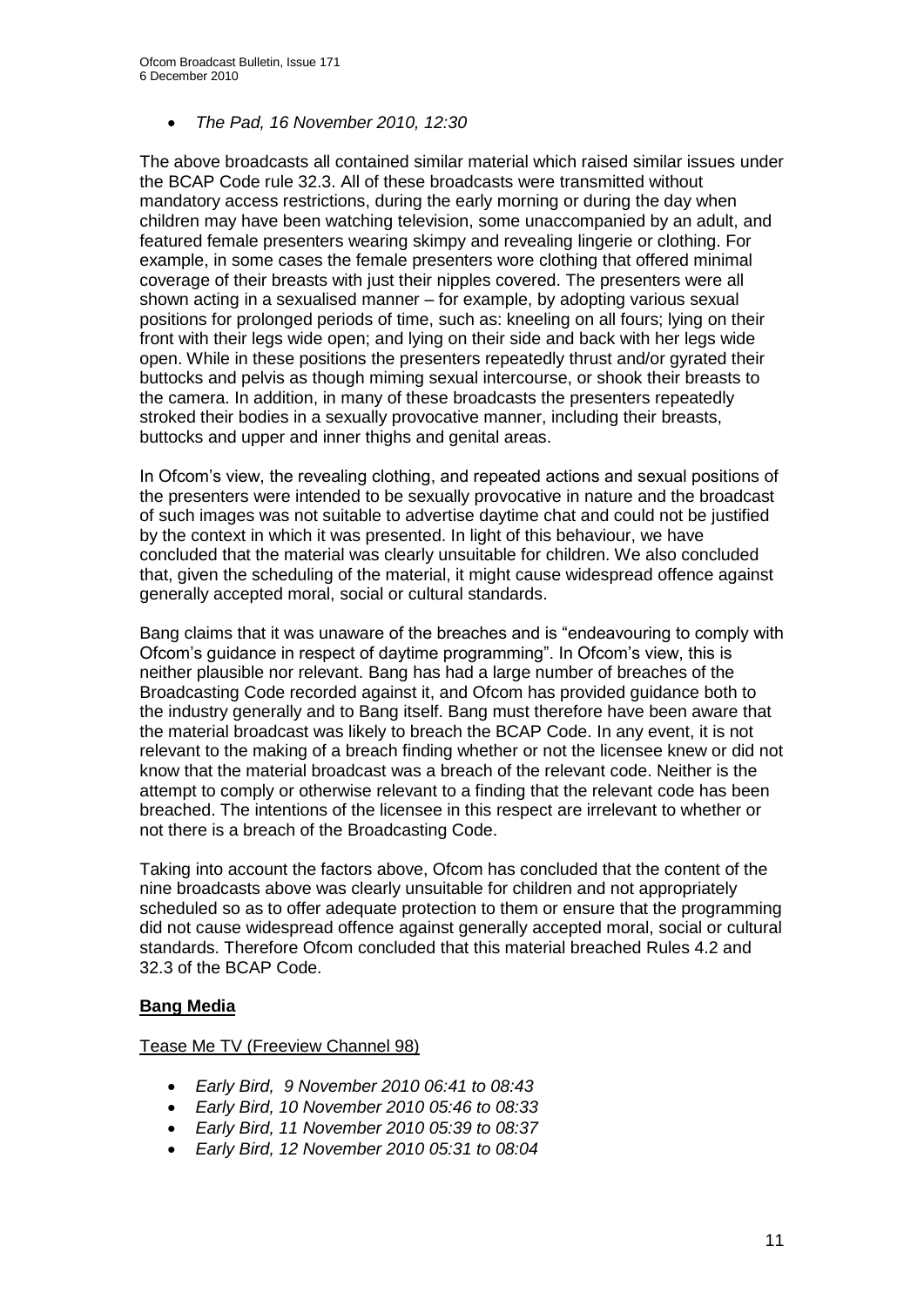- *Early, Bird, 13 November 2010 05:36 to 08:35*
- *Early Bird, 14 November 2010 07:18 to 07:39*
- *Early Bird, 15 November 2010 05:35 to 07:39*

The Licensees have confirmed that the material broadcast on Tease Me TV (Freeview) was a simulcast of that broadcast on Tease Me/ TMTN1 and therefore the content was identical. Given this, Ofcom"s decision relating to the broadcasts on Tease Me/TMTN1 (as set out above) also relate to the content broadcast on Tease Me TV. The above broadcasts on Tease Me TV were therefore also in breach of Rules 4.2 and 32.3 of the BCAP Code.

## **Bang Channels: Tease Me/TMTN1 (Sky Channel 912); and Bang Media: Tease Me TV (Freeview Channel 98)**

- **Early Bird, 9 November 2010 06:41 to 08:43 – breach of Rules 4.2 and 32.3**
- **Early Bird, 10 November 2010 05:46 to 08:33 – breach of Rules 4.2 and 32.3**
- **Early Bird, 11 November 2010 05:39 to 08:37 – breach of Rules 4.2 and 32.3**
- **Early Bird, 12 November 2010 05:31 to 08:04 – breach of Rules 4.2 and 32.3**
- **Early Bird, 13 November 2010 05:36 to 08:35 – breach of Rules 4.2 and 32.3**
- **Early Bird, 14 November 2010 07:18 to 07:39 – breach of Rules 4.2 and 32.3**
- **Early Bird, 15 November 2010 05:35 to 07:39 – breach of Rules 4.2 and 32.3**

## **Bang Channels: Tease Me 3 & TMTN 2 (Sky Channel 959)**

- **The Pad, 10 November 2010, 16:00 – breach of Rules 4.2 and 32.3**
- **The Pad, 16 November 2010, 12:30 – breach of Rules 4.2 and 32.3**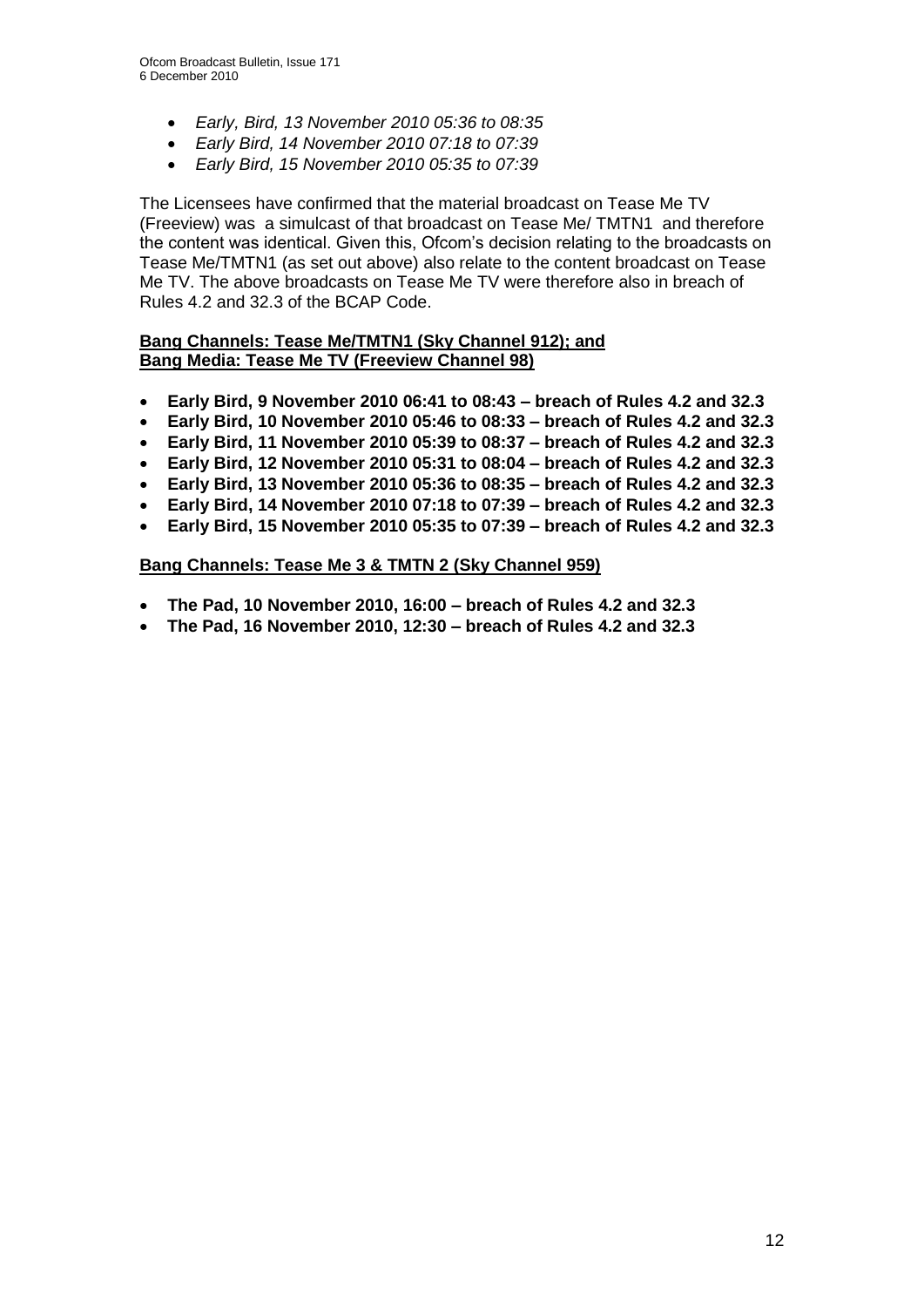# **In Breach**

## **Charity appeal for Shah Jalal Mosque and Madrasha**

*ATN Bangla UK, 11 and 12 August 2010, various times*

## **Introduction**

ATN Bangla UK provides a general entertainment service from the Indian subcontinent for Asian communities in the UK and other countries across Europe. It broadcasts predominantly in Tamil, Bengali, English, Hindi and Punjabi.

This charity appeal was ATN Bangla UK"s second appeal broadcast during Ramadan 2010. It ran throughout the evening of 12 August 2010 (from 18:00) and overnight (to 04:15), to raise money for the Shah Jalal Mosque and Madrasha Islamic Cultural Centre, in Burnley.

Throughout most of the programme, details of how viewers could donate were displayed in a panel across the lower part of the screen. The information panel also stated that the appeal for *"Burnley Islamic Cultural Centre"* was *"arranged by Shah Jalal Mosque and Madrasha"* and referred to *"charity no. 10611412"*. A scroll beneath the panel detailed what various amounts, if donated, could purchase and also stated: *"This appeal is supported by Ashton Bangladesh Welfare Association".*

A viewer questioned the legitimacy of the charity, noting that the charity number displayed on-screen did not appear to be genuine. He also alleged that Shah Jalal Mosque and Madrasha had paid for, and therefore sponsored, ATN Bangla UK"s broadcast appeal.

Ofcom noted that charity number 10611412 did not appear to be associated with any charity listed on the Charity Commission's website.

We therefore asked ATN Bangla UK for its comments concerning the complainant's concerns, with specific regard to the following Code Rule:

- Rule  $10.13<sup>1</sup>$ "Charity appeals that are broadcast free of charge are allowed in programmes provided that the broadcaster has taken reasonable steps to satisfy itself that:
	- the organisation concerned can produce satisfactory evidence of charitable status, or, in the case of an emergency appeal, that a responsible public fund has been set up to deal with it; and
	- the organisation concerned is not prohibited from advertising on the relevant medium".

Ofcom also asked the broadcaster for a copy of any agreements it had made with any third party associated with the appeal, and recordings of any broadcast material that had resulted from such agreements.

<sup>1</sup>  $1$  At the time of the broadcasts in question, the relevant rule was Rule 10.13. From 1 September, it was re-numbered as Rule 10.15 in the amended Section Ten of the Code; available at: [http://stakeholders.ofcom.org.uk/broadcasting/broadcast-codes/broadcast](http://stakeholders.ofcom.org.uk/broadcasting/broadcast-codes/broadcast-code/commercial-references/)[code/commercial-references/](http://stakeholders.ofcom.org.uk/broadcasting/broadcast-codes/broadcast-code/commercial-references/)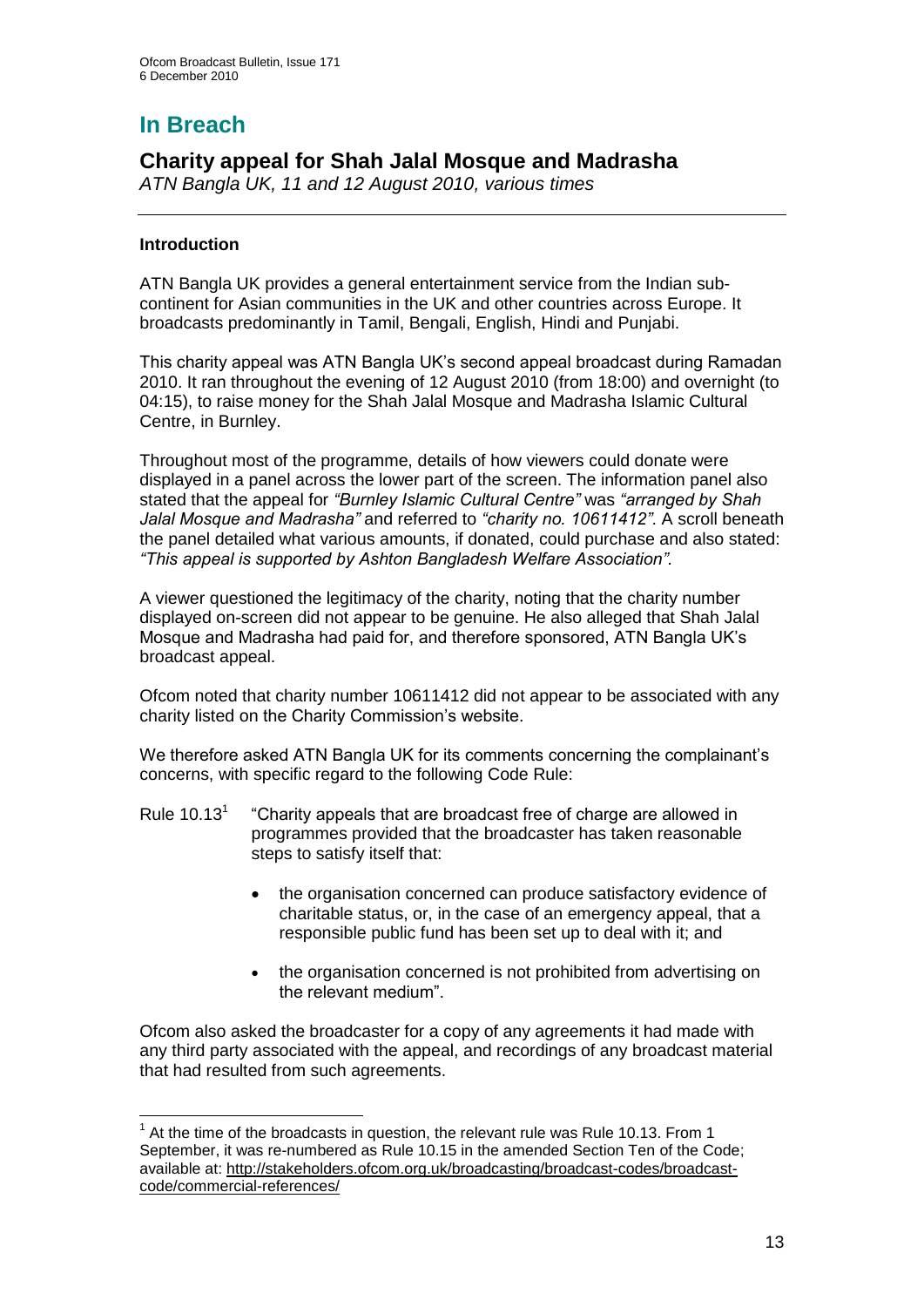ATN Bangla UK said that the charity appeal had not been broadcast in return for payment or other valuable consideration. It provided:

- a copy of a "Charity Campaign Agreement Ramadan 2010", which gave details of a payment that had been made to the broadcaster by Shah Jalal Mosque and Madrasha for: "Ramadan Campaign Cost Inclusive of Studio live facilities, Set & Props, Documentary production, Promo making, Presenter, Fund raising conference & Food"; and
- recordings of:
	- o the broadcast charity appeal;
	- o a short "documentary", which:
		- lasted approximately six and a half minutes;
		- examined the Islamic Cultural Centre construction project more closely; and
		- was broadcast on six occasions (once before and once after the broadcast appeal and four times during it); and
	- o a "promotional", which was:
		- 31 seconds:
			- both a programme trail for the broadcast appeal and an appeal in its own right, as it provided details of how to donate; and
			- broadcast on twelve occasions during the day of the broadcast appeal and on five occasions during the preceding day (11 August 2010).

Section Nine of the Code states that "a sponsored programme … is a programme that has had some or all of its costs met by a sponsor with a view to promoting its own or another's name, trademark, image, activities, services, products or any other direct or indirect interest…"

We therefore also asked ATN Bangla UK for its comments, with specific regard to the following Code rules:

- Rule 9.5 "There must be no promotional reference to the sponsor, its name, trademark, image, activities, services or products or to any of its other direct or indirect interests. There must be no promotional generic references. Non-promotional references are permitted only where they are editorially justified and incidental";
- Rule 9.6 "Sponsorship must be clearly identified as such by reference to the name and/or logo of the sponsor. For programmes, credits must be broadcast at the beginning and/or end of the programme"; and
- Rule 9.7 "The relationship between the sponsor and the sponsored ... programme must be transparent."

## **Response**

ATN Bangla UK said that it considered Shah Jalal Mosque and Madrasha to be a legitimate charitable organisation. The broadcaster added that the organisation was raising funds for its Islamic Cultural Centre with the support of Aston Bangladesh Welfare Association, which is a charitable organisation registered with the Charity Commission (number 1061412). It explained that the charity number shown onscreen throughout the broadcast appeal (i.e. *"10611412"*) was incorrect, as a result of a transcription error, which had been an oversight on its part.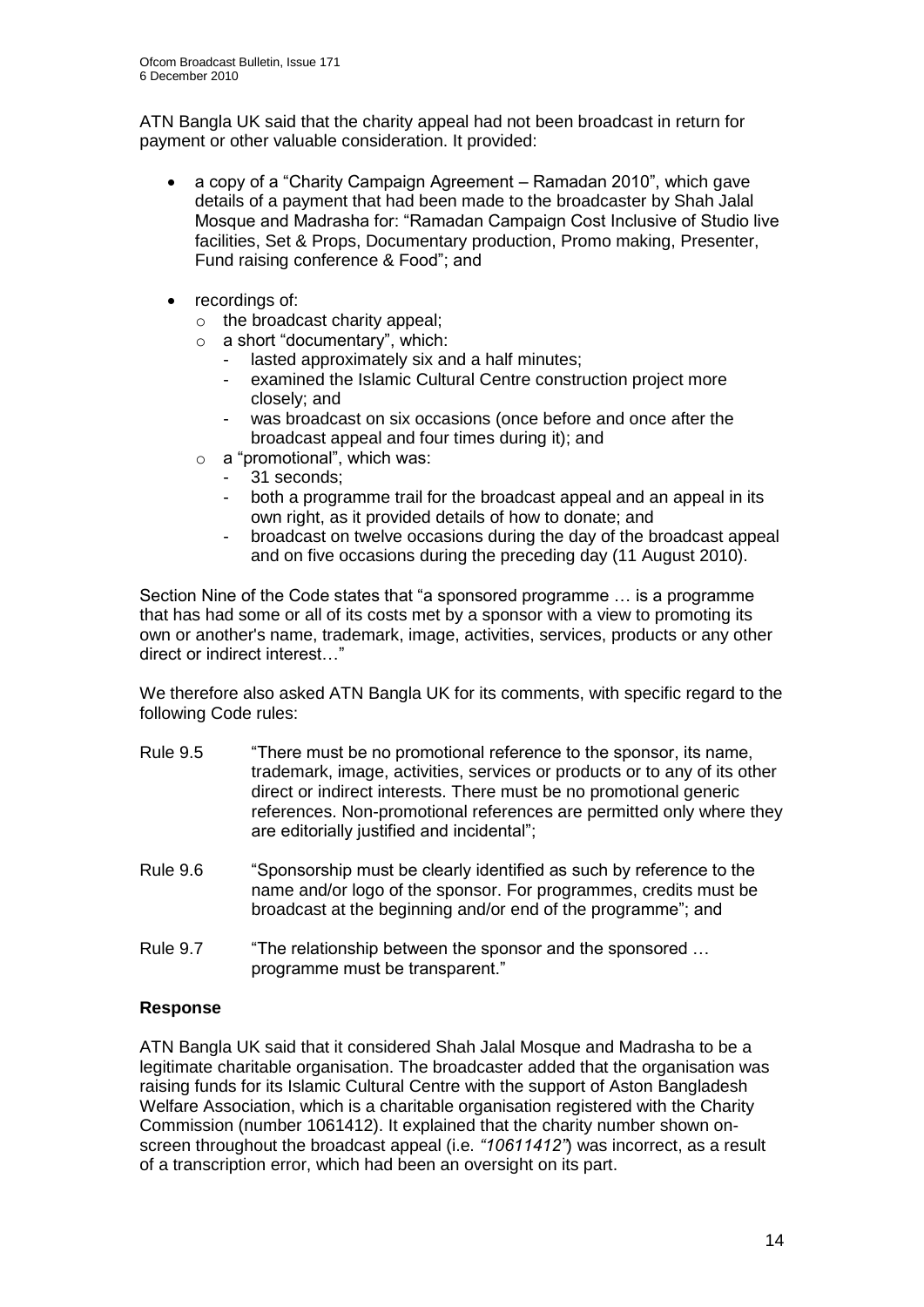ATN Bangla UK said it took this matter very seriously and hoped the complainant"s concern about the legitimacy of the organisation had now been assuaged.

In response to Ofcom"s request for comments concerning Rules 9.5, 9.6 and 9.7 of the Code, ATN Bangla UK stated:

"The … Charity Appeal did not make reference to purchase or rental of a product or service, the charity appeal promotional intended to inform the audience the purpose of the appeal, which was made with due consideration to section 10.13 ... of the Code"

The broadcaster therefore appeared to have considered all the broadcast material under consideration (i.e. the programme trail for the broadcast charity appeal, the documentary broadcast in and around the appeal and the appeal itself) to have been programming (not advertising), but did not appear to have considered any of it to have been sponsored.

## **Decision**

Rule 10.13 of the Code notes that a charity appeal broadcast in (or as) a programme must be broadcast "free of charge". If payment, or the provision of some other valuable consideration, is made for the broadcast, by the relevant charity, the appeal may only take place outside programming (i.e. as advertising). Otherwise, the broadcast raises issues under Section Nine (Sponsorship) of the Code, as discussed under 'sponsorship issues', below.

## The charity

Ofcom noted that ATN Bangla UK considered the charity appeal to have been broadcast free of charge and had therefore considered it to be compliant with that aspect of Rule 10.13 of the Code..

Further, we noted that ATN Bangla UK had taken steps to assess the legitimacy of the broadcast appeal"s beneficiary (Shah Jalal Mosque and Madrasha Islamic Cultural Centre), as required by Rule 10.13 of the Code (on the basis that the broadcaster considered the programme to have been broadcast free of charge).

While it was unfortunate that Aston Bangladesh Welfare Association"s charity number (1061412) had been quoted incorrectly on-screen, we recognise that, as a supporter for the Shah Jalal Mosque and Madrasha Islamic Cultural Centre, the provision of such information nevertheless demonstrated that ATN Bangla UK had taken reasonable steps to ensure the beneficiary"s charitable status, as required under Rule 10.13 of the Code.

## Sponsorship issues

Ofcom noted both the content of the agreement made between ATN Bangla UK (the broadcaster) and Shah Jalal Mosque and Madrasha (the charity), which stated that payment has been received by the broadcaster towards meeting the costs of:

- "Studio live facilities";
- "Set & Props";
- "Documentary production";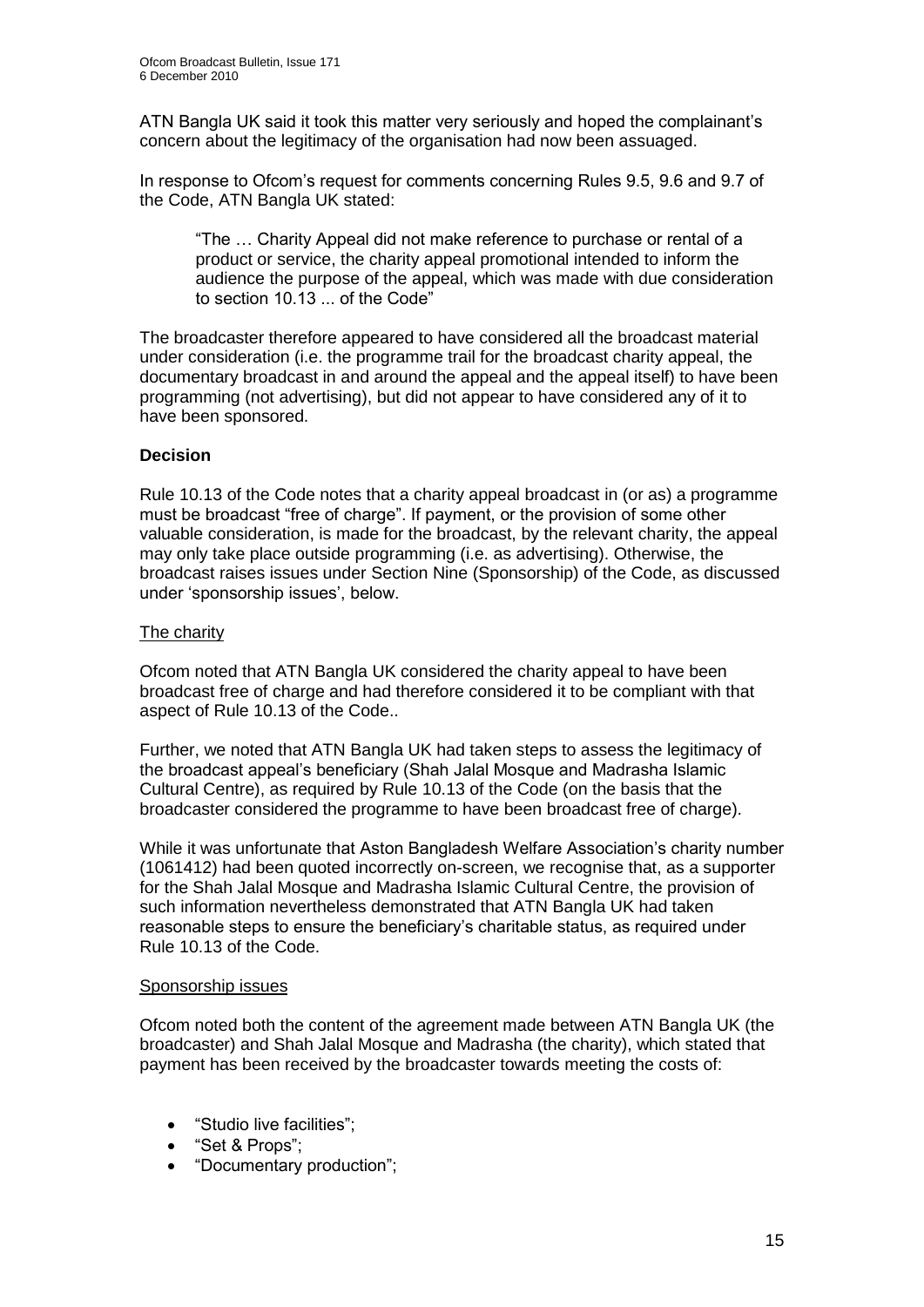- "Promo making";
- "Presenter";
- "Fund raising conference"; and
- "Food".

As stated in the Code, "a sponsored programme … is a programme that has had some or all of its costs met by a sponsor with a view to promoting its … activities, services … or any other … interest…"

In particular, Ofcom noted that, as detailed in the agreement, payment by Shah Jalal Mosque and Madrasha had been made to the broadcaster in return for the provision of the following items:

- live studio facilities, the set, props and the presenter used in the broadcast charity appeal;
- production of the associated documentary, broadcast on six occasions in and around the broadcast charity appeal; and
- production of the additional (brief) appeals and programme trails, broadcast on 17 occasions as programming (not advertising).

These costs appeared to Ofcom to be programme costs met with a view to promoting its activities and interests within the broadcast charity appeals, to raise funds for its Islamic Cultural Centre. Ofcom therefore concluded that the broadcast charity appeals, and all the material broadcast in association with them, were sponsored by Shah Jalal Mosque and Madrasha.

Rule 9.5 of the Code requires that "there must be no promotional reference to the sponsor, its … activities … or to any of its other … interests … Non-promotional references are permitted only where they are editorially justified and incidental".

The purpose of a broadcast charity appeal is generally to solicit and encourage the audience to make financial donations to the charity in question. In this case, the charity was also the sponsor of the appeals. As such, Ofcom considered that the references within the appeals to the Shah Jalal Mosque and Madrasha, and its Islamic Cultural Centre, were promotional references to the sponsor, its activities and interests. The broadcast charity appeals in this instance (i.e. the extended overnight charity appeal programme, which also contained the associated short documentary, and the brief appeals that also trailed the programme) were therefore in breach of Rule 9.5.

Likewise, Ofcom noted that the subject matter of the associated documentary broadcast outside the extended overnight appeal was the sponsor"s Islamic Cultural Centre construction project. As such, these references to the sponsor"s activities and interests could not be considered incidental, as required by Rule 9.5 of the Code. The two separate broadcasts of the documentary (before and after the extended overnight charity appeal programme) were therefore in breach of this rule.

To ensure that the audience is made aware of commercial involvement in programmes, Rule 9.7 of the Code requires that "the relationship between the sponsor and the sponsored … programme must be transparent", and Rule 9.6 requires that "sponsorship must be clearly identified as such … credits must be broadcast at the beginning and/or end of the programme". These are explicit requirements of EU broadcasting legislation – the Audiovisual Media Services (AVMS) Directive.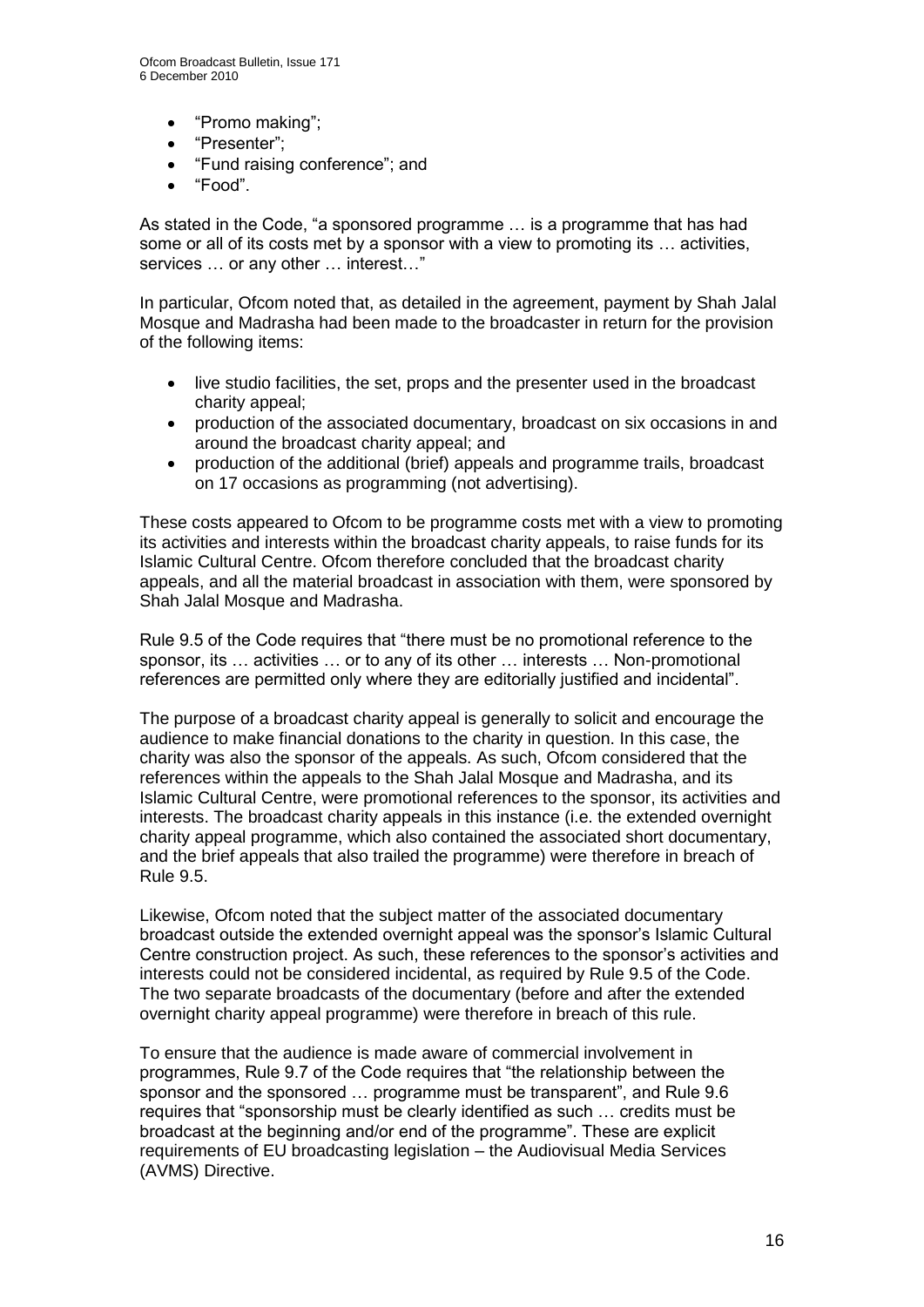During the broadcast of all the material under consideration in this instance, viewers would have been unaware of any commercial arrangement between ATN Bangla UK and the Shah Jalal Mosque and Madrasha, as no sponsorship credits were broadcast, in breach of Rules 9.6 and 9.7 of the Code.

Ofcom is concerned by ATN Bangla UK"s lack of compliance in this instance and puts the broadcaster on notice that, in the event of similar Code breaches, we will consider taking further regulatory action.

## **Breaches of Rules 9.5, 9.6 and 9.7**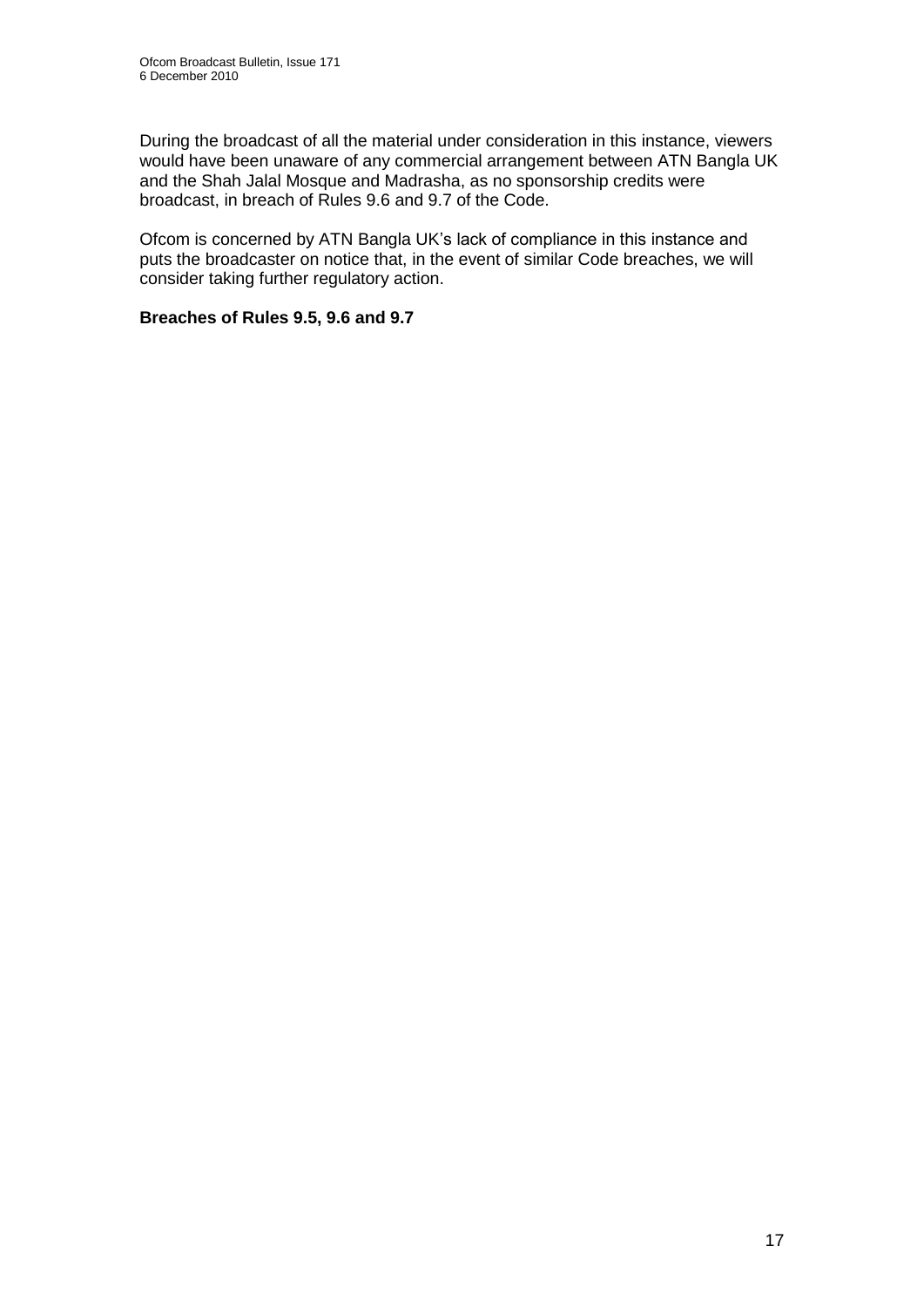# **In Breach**

## **Sponsorship of Inside Incredible Athletes**

*Channel 4, 29 August 2010, 21:00*

## **Introduction**

*Inside Incredible Athletes* profiled several competitors of the upcoming London 2012 Paralympic Games and covered their preparation for the event.

Ofcom noted that, directly before the programme started, two sponsorship credits were broadcast. Both credits contained images of the official London 2012 logo. One credit referred to BT, with the voiceover stating:

*"BT, proud partner of the London 2012 Paralympic Games"*.

The second credit referred to Sainsbury"s, with the voiceover stating:

*"Over four thousand of the world's greatest athletes will be pushing themselves to their absolute limits at the London 2012 Paralympic Games and everyone at Sainsbury's is very proud to be supporting them."*

Similar credits appeared before and after the commercial breaks that occurred during *Inside Incredible Athletes*, and at the end of the programme.

Ofcom noted that none of the credits referred to, or gave any indication of, a sponsorship arrangement between BT/Sainsbury's and the programme.

Ofcom therefore asked Channel 4 to confirm that BT and Sainsbury"s had sponsored the programme, and sought the broadcaster"s comments with regard to the following Code rules:

- Rule 9.6 Sponsorship must be clearly identified as such by reference to the name and/or the logo of the sponsor; and
- Rule 9.7 The relationship between the sponsor and the sponsored channel or programme must be transparent.

## **Response**

Channel 4 explained that, when acquiring the UK television rights for the London 2012 Paralympic Games, it "pledged to provide the event with strongest pre-Games broadcast coverage the event has ever received". It added that "all Paralympic coverage both pre-Games and during the event is sponsored by BT and Sainsbury's."

The broadcaster confirmed that *Inside Incredible Athletes* formed part of its pre-Games coverage and therefore the programme was sponsored by BT and Sainsbury's. With regard to the programmes' sponsorship credits, Channel 4 said that, in its view, the credits clearly identified "the Paralympic pre-Games sponsorship arrangement through voiceover and visual logo."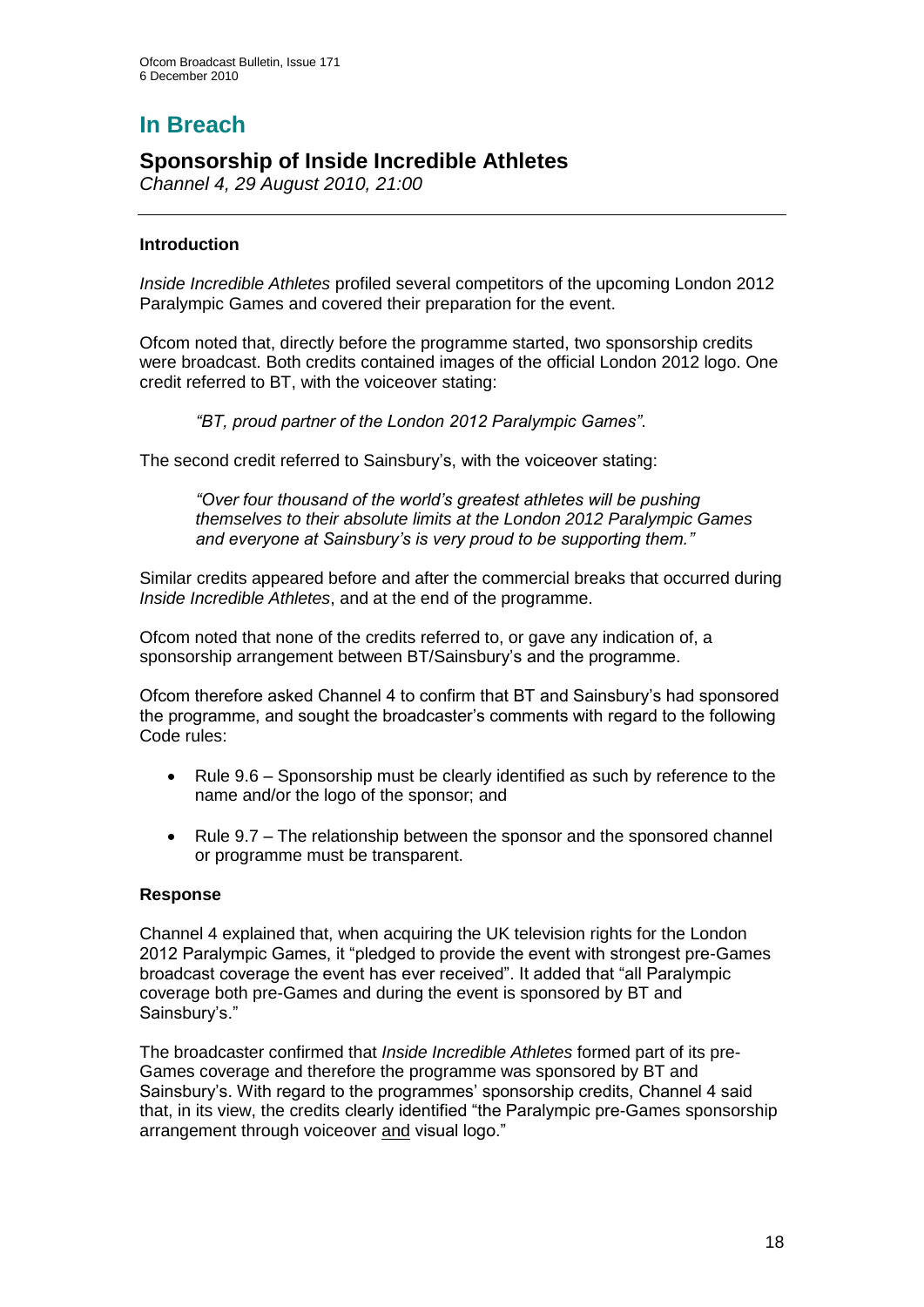Channel 4 argued that viewers had a "good understanding of the look and feel of programme sponsorship credits in general" and did not accept that there would be "viewer confusion about the relationship between the sponsor and the sponsored programme, especially in the light of the unprecedented publicity about Channel 4 becoming the Paralympics broadcaster and the extensive pre-Games coverage it plans".

Therefore, the broadcaster did not consider the sponsorship credits to have breached either Rule 9.6 or 9.7 of the Code.

## **Decision**

Ofcom considered that the sponsorship credits made clear that BT and Sainsbury"s were sponsors of the London 2012 Paralympic Games (for example: *"BT, proud partner of the London 2012 Paralympic Games"*; and *"Over four thousand of the world's greatest athletes will be pushing themselves to their absolute limits at the London 2012 Paralympic Games and everyone at Sainsbury's is very proud to be supporting them"*).

As such, we did not dispute Channel 4"s view that the sponsorship arrangement between BT/Sainsbury"s and London 2012 Paralympic Games was sufficiently clear. However, we were concerned that the sponsorship credits made no reference to the sponsorship arrangement between BT/Sainsbury"s and the programme *Inside Incredible Athletes.*

Rule 9.6 of the Code requires that programme sponsorship must be clearly identified "as such", and Rule 9.7 requires that the relationship between the sponsor and the sponsored programme must be made clear to the audience. These are explicit requirements of EU broadcasting legislation – the Audiovisual Media Services (AVMS) Directive.

As the sponsorship credits made no reference to the sponsored programme, Ofcom did not consider the programme sponsorship arrangement to be clearly identified as such, as required by Rule 9.6. As a consequence, the relationship between the sponsor and the sponsored programme was not transparent, and the programme was therefore also in breach of Rule 9.7.

## **Breaches of Rules 9.6 and 9.7**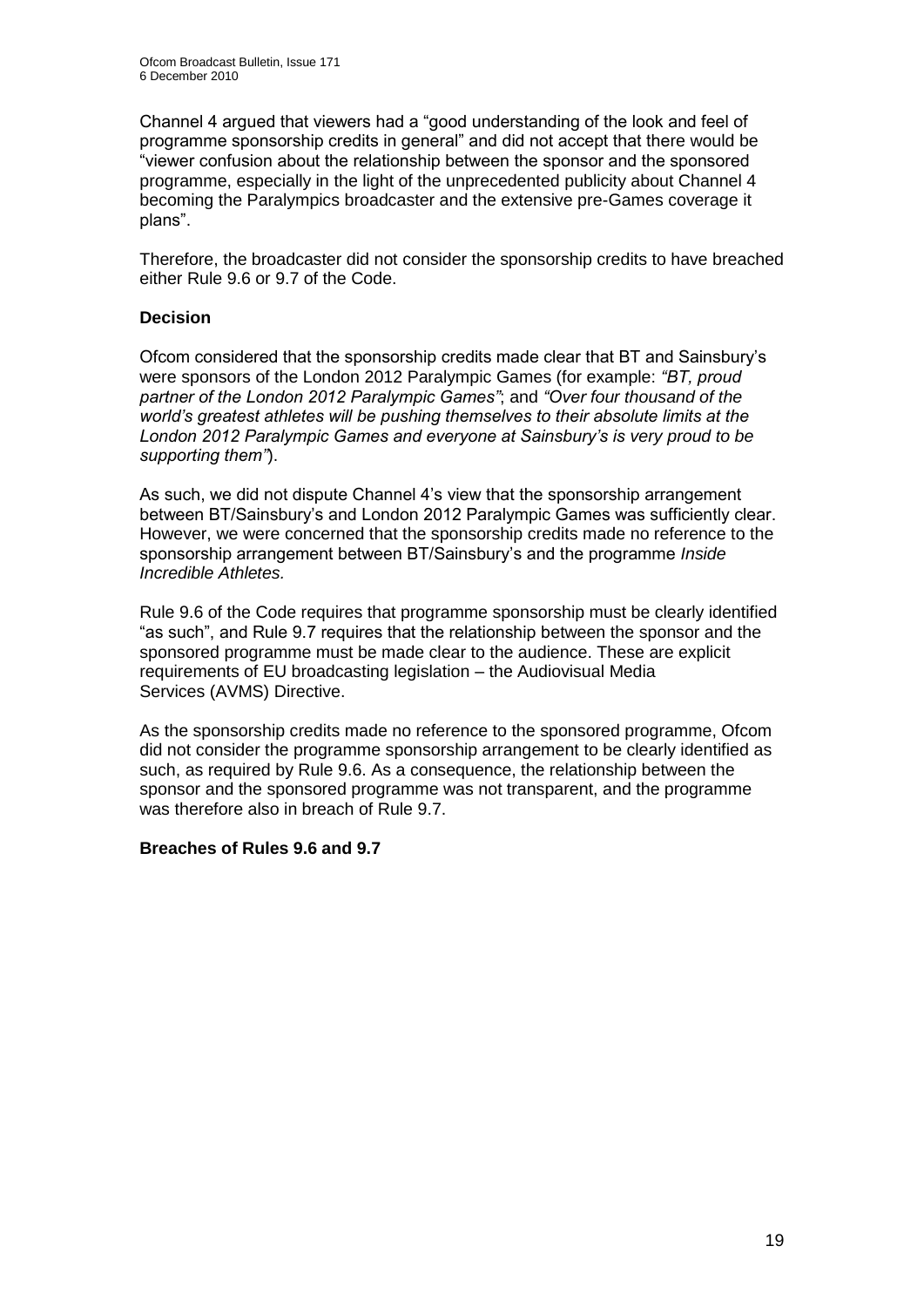# **In Breach**

## **Dirty Talk Live**

*Dirty Talk, 2 September 2010, 21:00 to 22:00*

Dirty Talk Live is a programme on the adult chat television service Dirty Talk available freely without mandatory restricted access on Sky channel number 920. This channel is situated in the 'adult' section of the Sky Electronic Programme Guide ("Sky EPG"). The licence for this service is owned and operated by RHF Productions Limited ("RHF" or "the Licensee"). Viewers are invited to contact onscreen female presenters via premium rate telephony services ("PRS"). The female presenters dress and behave in a sexually provocative way while encouraging viewers to contact the PRS numbers.

Ofcom received a complaint about alleged inappropriate adult content broadcast at various times between 21:00 and 22:00 on 2 September 2010. The complainant considered the presenter "continually simulated both sexual intercourse and oral sex" too soon after the watershed.

From 1 September 2010, daytime chat and adult sex chat broadcast services were no longer regulated under the Ofcom Broadcasting Code as editorial content but as long form advertising (teleshopping). Ofcom set out its decision on this issue in a statement published on 3 June  $2010<sup>1</sup>$  after a period of public consultation. Ofcom's statutory duties in relation to broadcast advertising were contracted out to the Advertising Standards Authority ("ASA") in 2004. The rules governing broadcast advertising are set by the Broadcast Committee of Advertising Practice ("BCAP") with the approval of Ofcom. BCAP performs its function by setting, monitoring and amending the UK Broadcast Code of Advertising Practice ("BCAP Code"), with Ofcom retaining back-stop enforcement powers. Ofcom has however retained responsibility for regulation of certain services under the BCAP Code. These include daytime chat and adult sex chat services. As a consequence, all output from these channels must comply with the BCAP Code.

Ofcom noted the presenter was wearing a basque, fishnet stockings, and a thong. On several occasions between 21:00 and 21:30 and throughout the remainder of the broadcast the presenter knelt on all fours with her buttocks pointing upwards and lay on her back with her legs open to camera. While in both of these positions she thrust her hips powerfully in a sexual manner so as to mimic sexual intercourse. Although fully clothed, she also stroked her breasts, lightly spanked her buttocks, opened her mouth in a sexual rather than flirtatious manner and mimed oral sex. Ofcom noted the images described above were shown very shortly after the 21:00 watershed, starting at 21:03.

Ofcom requested formal comments from RHF in relation to the following BCAP Code Rule:

Rule 32.3 Relevant timing restrictions must be applied to advertisements that, through their content, might harm or distress children of particular ages or that are otherwise unsuitable for them.

<sup>1</sup> <sup>1</sup> See: http://stakeholders.ofcom.org.uk/consultations/participationtv3/statement/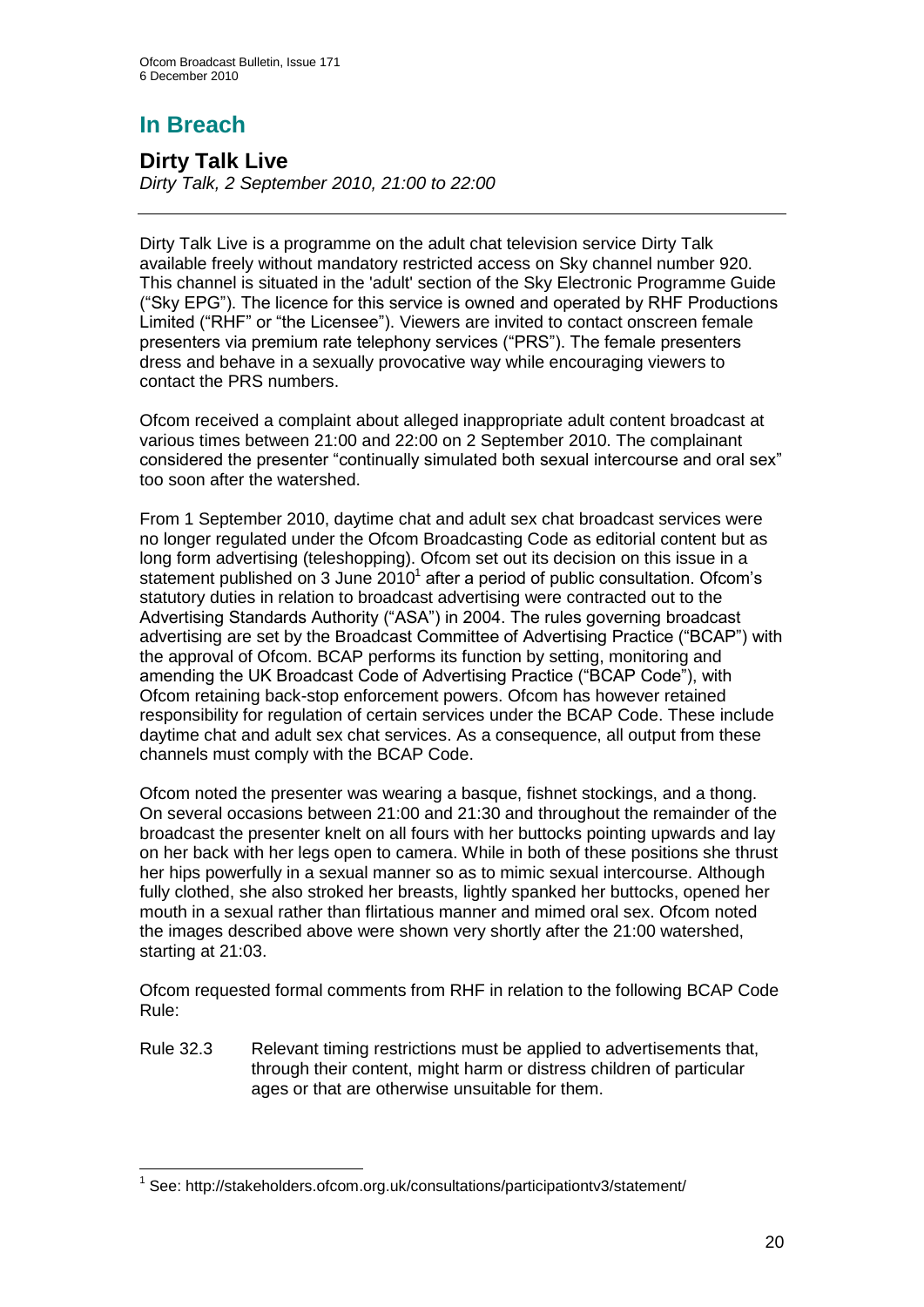## **Response**

In response the Licensee said "the programme would have been in line with viewer"s expectations of an adult channel broadcast after the watershed...without mandatory restricted access". However, they accepted their internal compliance guidelines had not been followed in this instance due to an inexperienced presenter who was unfamiliar with the Licensee"s internal compliance guidelines. Additionally, the studio"s communication equipment had failed, resulting in the producer leaving the gallery to fix it and was therefore not in a position to oversee the programme content as it was broadcast. RHF told Ofcom it had reviewed its compliance procedures and taken steps to ensure "content of this nature is not broadcast again" so soon after 21:00. These measures included: suspension of both the producer and presenter in question pending further compliance training and amending RHF"s internal guidelines to ensure at least one producer is present in the gallery at all times between the hours of 21:00 and 22:00, given this is a particularly busy period and to provide an additional level of scrutiny over the broadcast of the programme.

## **Decision**

Ofcom has a statutory duty to ensure that persons under the age of eighteen are protected from harmful or offensive material in radio and television programmes (including advertising).

In fulfilling this duty, Ofcom must have regard to the need for standards to be applied in a manner that best guarantees an appropriate level of freedom of expression in accordance with Article 10 of the European Convention of Human Rights, as incorporated in the Human Rights Act 1998. This is the right of a broadcaster to impart information and ideas and the right of the audience to receive them. Ofcom notes however that a broadcaster"s right to freedom of expression, although applicable to commercial sexual content and pornography, is more restricted in this context compared to, for example, political speech. This right can be legitimately restricted if it is for the protection of the public, including the protection of those under 18.

In applying BCAP Code Rule 32.3 Ofcom had first to decide if the broadcast material was unsuitable for children. With regards to this broadcast, Ofcom noted that on a number of occasions between 21:00 and 21:30 (and as early as 21:03) the female presenter adopted sexually provocative positions - for example, kneeling on all fours with her buttocks in the air and thrusting heavily and gyrating her hips. She was also seen lying on her back for prolonged periods with her legs open to camera and thrusting her hips. Ofcom noted that whilst in this position the on-screen graphics obscured the presenter"s genital area to some extent. In adopting these positions, in Ofcom"s view, the presenter was mimicking sexual intercourse. In Ofcom"s opinion, this material was clearly unsuitable for children.

Ofcom then went on to consider whether relevant timing restrictions had been applied to the material in question. Ofcom noted that this programme was broadcast on a channel without mandatory restricted access in the period immediately after the 21:00 watershed, which is in place to protect minors.

Ofcom then considered the likely expectations of the audience for programmes broadcast at this time of day on a channel without mandatory restricted access. In its opinion, viewers (and in particular parents) would not expect such material to be broadcast so soon after 21:00. Ofcom took account of the fact that the Dirty Talk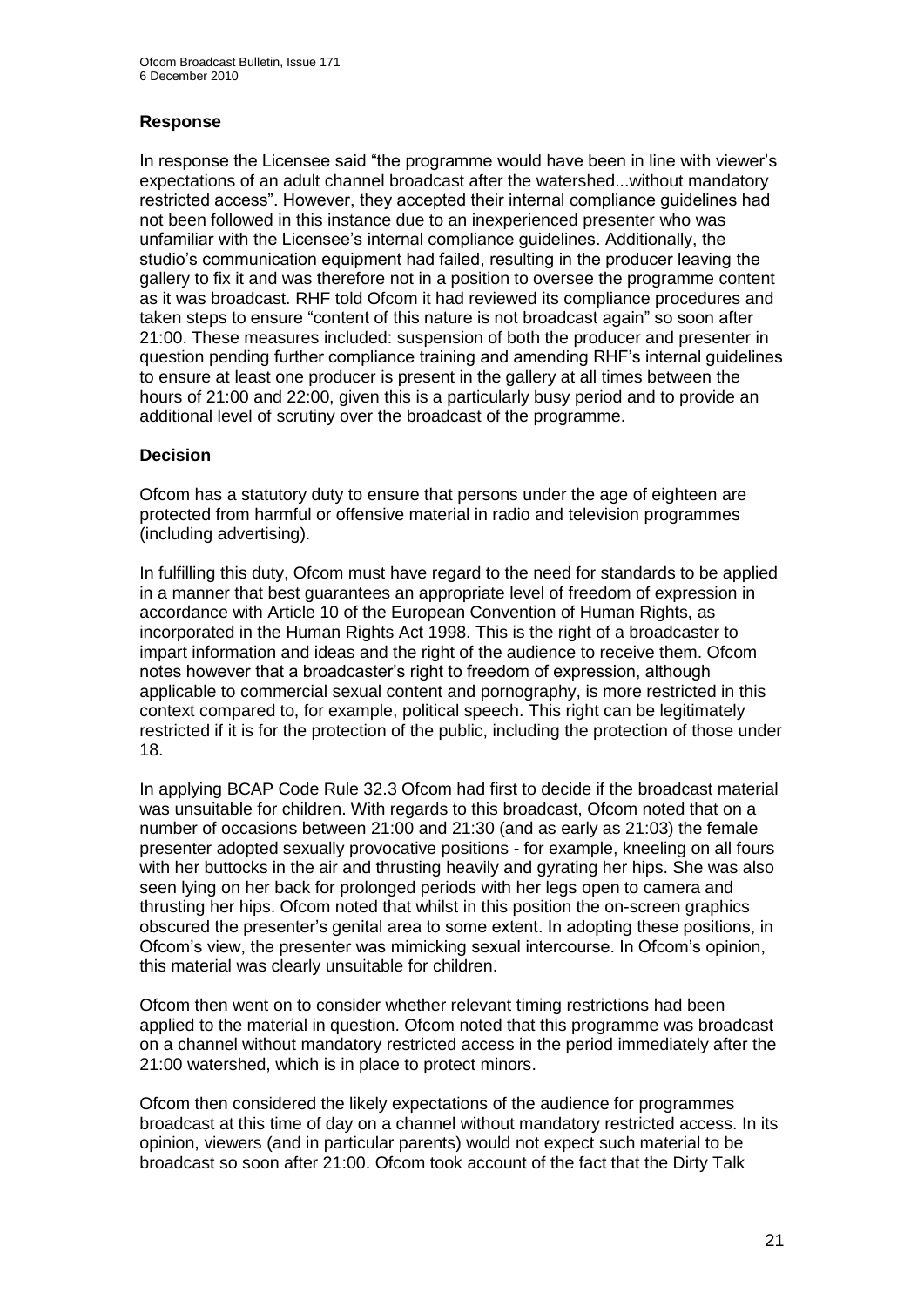channel is in the 'adult' section of the Sky EPG and is available without mandatory restricted access.

As regards timing restrictions for scheduling, Ofcom has made clear in numerous previous published findings that stronger material should appear later in the schedule and that the transition to more adult material should not be unduly abrupt at the 21:00 watershed<sup>2</sup>. Ofcom therefore considered that the time of broadcast and the location of the channel were not sufficient to justify the broadcast of sexually provocative behaviour such as that included in this broadcast so soon after the 21:00 watershed. Given the images described above were broadcast between 21:00 and 21:30, Ofcom considered relevant timing restrictions were not applied on this occasion to broadcast content which was unsuitable for children. This broadcast was therefore in breach of BCAP Code Rule 32.3.

## **Breach of BCAP Code Rule 32.3**

1

[\(http://stakeholders.ofcom.org.uk/binaries/enforcement/broadcast](http://stakeholders.ofcom.org.uk/binaries/enforcement/broadcast-bulletins/obb168/issue168.pdf)[bulletins/obb168/issue168.pdf\)](http://stakeholders.ofcom.org.uk/binaries/enforcement/broadcast-bulletins/obb168/issue168.pdf)

<sup>&</sup>lt;sup>2</sup> For example: Free Blue 1 Babeworld.tv, 9 July 2010, 21:00 to 21:30

*Sport XXX Babes,* 16 May 2010, 21:00 to 21:30

[<sup>\(</sup>http://stakeholders.ofcom.org.uk/binaries/enforcement/broadcast-](http://stakeholders.ofcom.org.uk/binaries/enforcement/broadcast-bulletins/obb164/issue164.pdf)

[bulletins/obb164/issue164.pdf\)](http://stakeholders.ofcom.org.uk/binaries/enforcement/broadcast-bulletins/obb164/issue164.pdf) Friendly TV *Various programmes,various dates between 3 April 2009 and 5 July 2009 [\(http://stakeholders.ofcom.org.uk/binaries/enforcement/broadcast-](http://stakeholders.ofcom.org.uk/binaries/enforcement/broadcast-bulletins/obb153/Issue153.pdf)*

*[bulletins/obb153/Issue153.pdf\)](http://stakeholders.ofcom.org.uk/binaries/enforcement/broadcast-bulletins/obb153/Issue153.pdf)*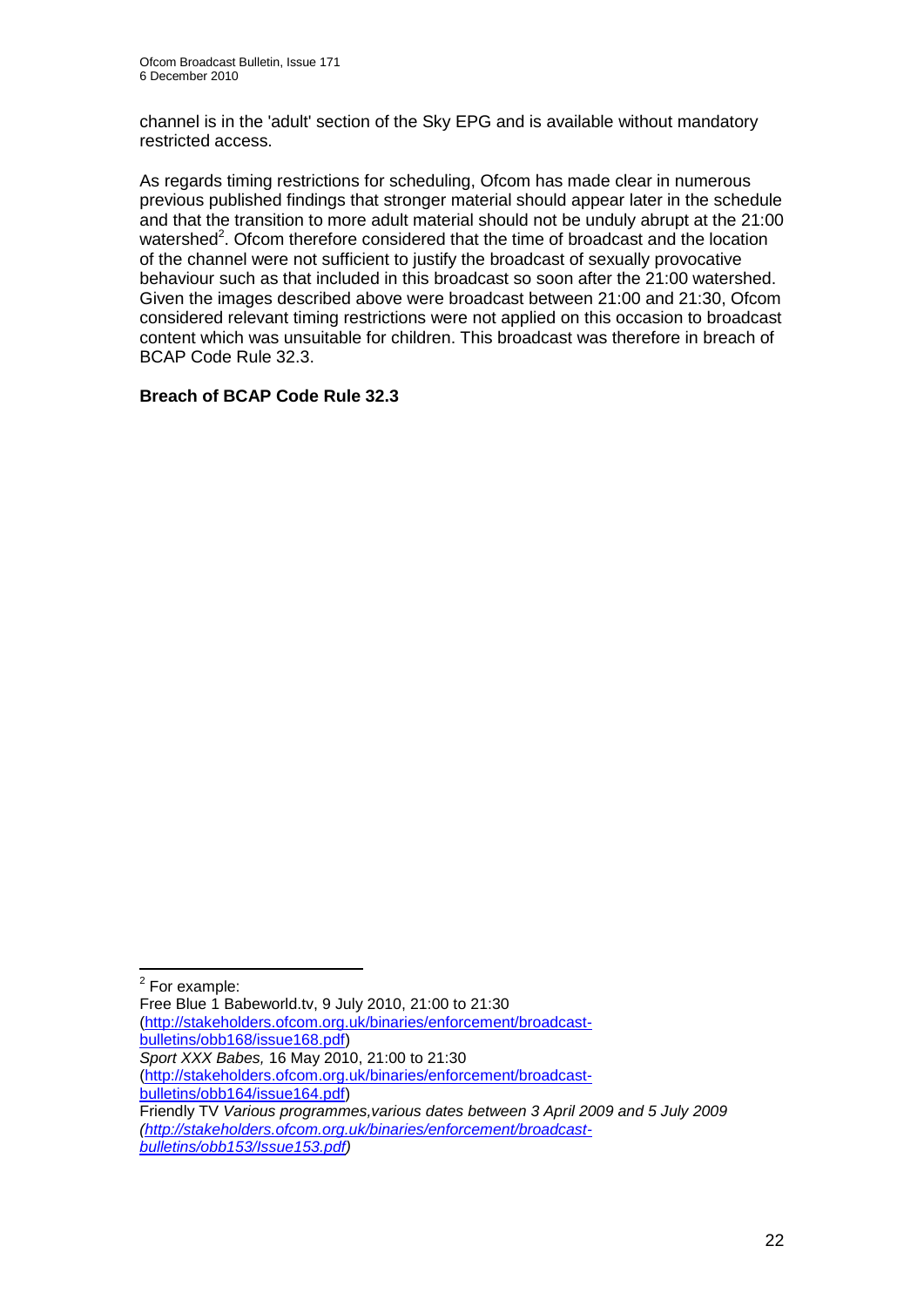# **In Breach**

**Bluebird** *Essex Babes, 16 September 2010, 17:45 to 18:15* **Bluebird** *Essex Babes, 27 September 2010, 22:30 to 23:10* **40 Plus Reader's Wives** *Essex Babes, 27 September 2010, 23:10 to 24:00*

The channel Essex Babes is owned and operated by the licensee Satellite Entertainment Limited ("SEL" or "the Licensee").

Essex Babes is situated in the 'adult' section of the Sky electronic programme guide and is available freely without mandatory restricted access. It is broadcast on Sky channel number 955. At the times indicated above the channel promoted a service on screen known and branded as Bluebird TV. The channel broadcasts programmes during the day based on daytime chat, and after the 21:00 watershed programmes based on interactive 'adult' sex chat services. Viewers are invited to contact onscreen female presenters via premium rate telephony services ("PRS"). The female presenters dress and behave in a flirtatious way during the day and a more sexually provocative way after the watershed while encouraging viewers to contact the PRS numbers.

Condition 11 of SEL"s licences states that the Licensee must make and then retain a recording of all its programmes for a period of 60 days from broadcast, and at Ofcom"s request must produce recordings "forthwith". Ofcom has made clear that recordings "must be of a standard and in a format which allows Ofcom to view the material as broadcast."

Ofcom received complaints about alleged inappropriate content broadcast at around:

- 18:00 on 16 September 2010; and,
- 22:30 and 23:10 on 27 September 2010

In order to make an initial assessment of the complaints (to consider whether or not to investigate the issue), Ofcom requested from the Licensee recordings of material from 17:45 to 18:15 on 16 September 2010, and from 22:30 to 24:00 on 27 September 2010.

## **Response**

Between 4 October and 27 October 2010 Ofcom formally asked SEL on several occasions, and set explicit deadlines, to provide recordings of its output at the times and dates specified. In response, the Licensee failed to provide recordings of the programmes requested.

Since the Licensee was obliged under the terms of its licence to supply the recordings "forthwith" on request, Ofcom asked the Licensee for formal representations on its compliance with Condition 11 of its licences.

SEL did not provide any comments in response. Ofcom therefore proceeded to reach a decision.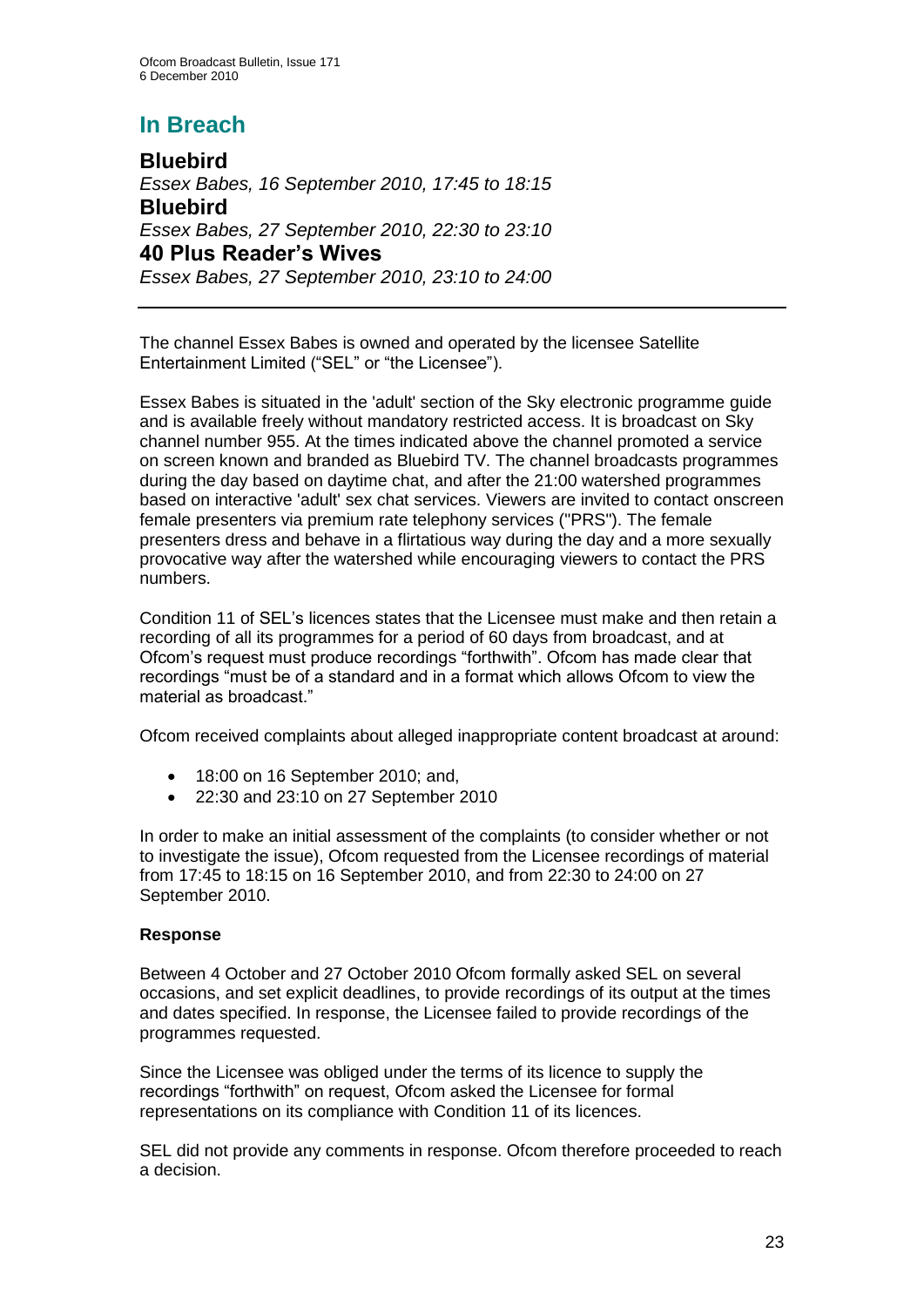## **Decision**

1

It is a condition of all broadcast licences that a licensee adopts procedures for the retention and production of recordings and provides these recordings to Ofcom "forthwith" if requested. Further, the recordings should be "as broadcast "(i.e. the same quality in terms of both sound and picture as when originally transmitted).

In particular, Condition 11 of the Television Licensable Content Service licence states:

- "…the Licensee shall:
	- (a) make and retain or arrange for the retention of a recording in sound and vision of every programme included in the Licensed Service for a period of 60 daysfrom the date of its inclusion therein; and
	- (b) at the request of Ofcom forthwith produce to Ofcom any such recording for examination or reproduction;…"

Ofcom formally asked SEL on several occasions to provide recordings of the output at the time and dates specified so that Ofcom could view them and decide whether they raised any potential issues under the Code. The Licensee failed to provide the recordings and provided no valid reasons to justify this failure. There were therefore twoclear and separate breaches of Condition 11 (Retention and production of recordings) of SEL"s licences to broadcast.

All contraventions of Condition 11 are serious matters because they mean that Ofcom is unable to assess whether a particular broadcast raises potential issues under the Code. This therefore impedes Ofcom from carrying out its statutory duty to regulate television and radio broadcasts.

It is a broadcast licence condition requiring a licensee to provide Ofcom on request with a recording of its output. It is unacceptable for a licensee to refuse to provide such recordings.

Ofcom has previously and recently found the Licensee in breach of Condition 11 for failure to provide requested material on 8 November and 22 November 2010 as regards four individual broadcasts concerning three of its licences<sup>1</sup>. These two current contraventions are therefore additional and repeated examples of further individually serious breaches of one of SEL"s licences. As a result of the breach of licences recorded on 22 November 2010, the Licensee was put on notice that those contraventions of its licences were being considered for the imposition of a statutory sanction. These two further breaches of one of its licences will be added to the Licensee"s compliance record and will be considered for sanction in addition to the breaches previously recorded.

## **Breach of Licence Condition 11 (retention and production of recordings) – 16 September 2010**

**Breach of Licence Condition 11 (retention and production of recordings) – 27 September 2010**

<sup>&</sup>lt;sup>1</sup> See: [http://stakeholders.ofcom.org.uk/binaries/enforcement/broadcast](http://stakeholders.ofcom.org.uk/binaries/enforcement/broadcast-bulletins/obb169/issue169.pdf)[bulletins/obb169/issue169.pdf](http://stakeholders.ofcom.org.uk/binaries/enforcement/broadcast-bulletins/obb169/issue169.pdf) published on 8 November 2010 and [http://stakeholders.ofcom.org.uk/binaries/enforcement/broadcast](http://stakeholders.ofcom.org.uk/binaries/enforcement/broadcast-bulletins/obb170/issue170.pdf)[bulletins/obb170/issue170.pdf](http://stakeholders.ofcom.org.uk/binaries/enforcement/broadcast-bulletins/obb170/issue170.pdf) published on 22 November 2010.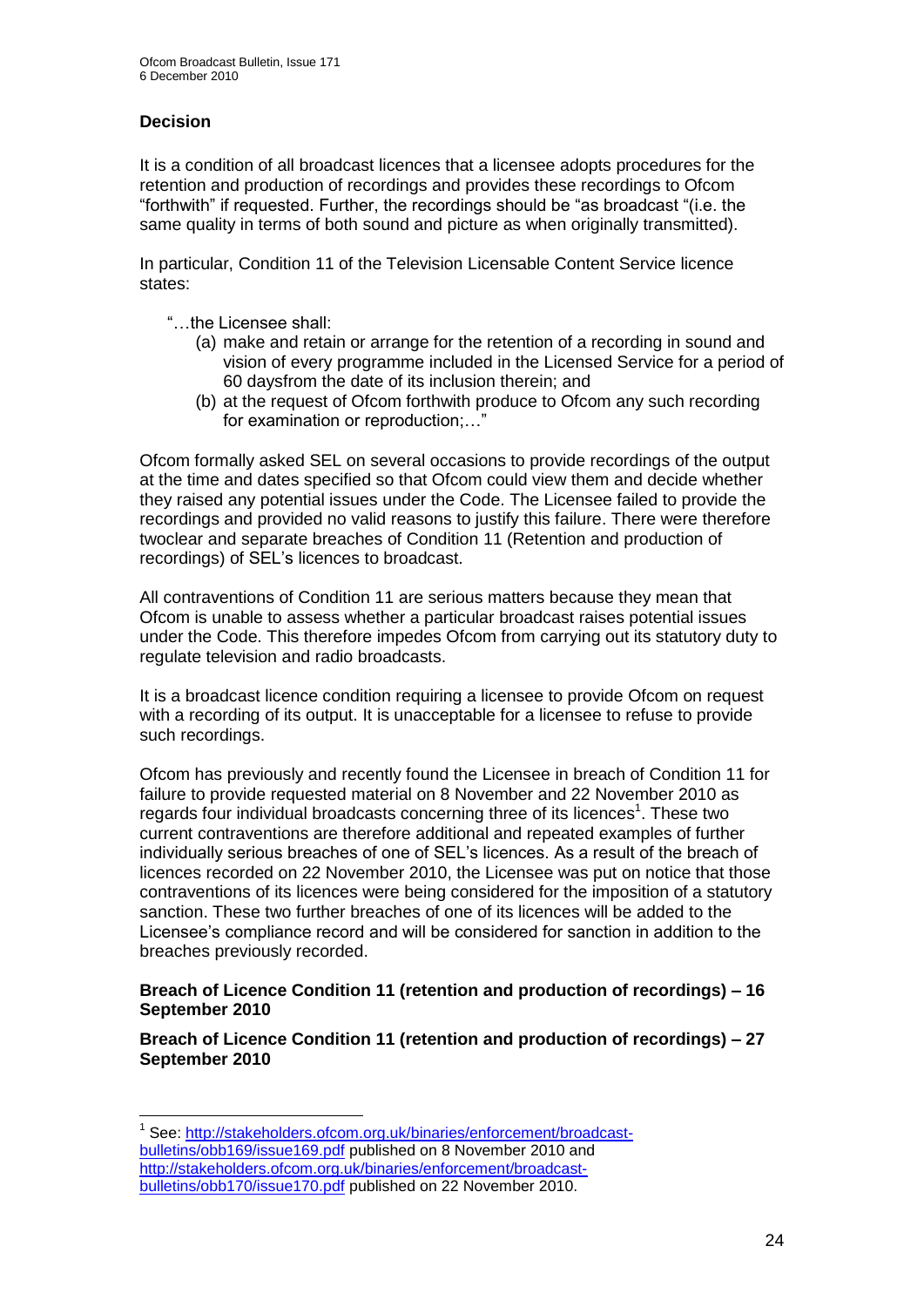# **Resolved**

## **Sky Sports News**

*Sky Sports News, 7 September 2010, 11:30* 

## **Introduction**

*Sky Sports News* broadcast a live press conference between David Haye and Audley Harrison. The press conference was given to promote the boxers' world heavyweight title fight scheduled for 13 November 2010. During the conference there were two instances of offensive language. As the boxers participated in a heated verbal exchange Haye said to Harrison: *"You're going to slink back to LA and hide out in the fucking hills".* Shortly after, as the taunts between the two men continued, Harrison said that he had seen other boxers knock Haye down. Haye challenged Harrison on who he was referring to and Harrison responded with: *"Jim Twite in the fucking ABAs, you forgetting?"*

Ofcom received a complaint from a viewer who objected to strong language being broadcast at this time of day. Ofcom wrote to BSkyB ("Sky"), which holds the licence for this service, for comments with regard to Rule 1.14 (the most offensive language must not be broadcast before the watershed).

## **Response**

Sky apologised for the offensive language and for any offence caused to viewers. It explained that they have previously broadcast numerous live interviews and press conferences featuring both boxers without any similar incident occurring. Both boxers and their managers were advised before the conference that it would be broadcast live and that they should not swear. Given the clear guidance given and previous exemplary record of both boxers in this regard, the production team did not expect offensive language to feature.

Immediately after the second use of offensive language, the live coverage was stopped. On the return to the studio the presenter apologised to viewers. When coverage of the press conference resumed, the Sky Sports News reporter reminded those present that the broadcast was live and that they should "*mind their language"*  and *"keep it clean".* After the conference ended without any further incident the studio presenter again apologised to viewers.

The broadcaster acknowledges that offensive language was used and that this is wholly unacceptable but believes that it took all reasonable steps prior to and during the broadcast to prevent and minimise any offence to viewers. It considers that it acted promptly and effectively in dealing with an unexpected event during the live broadcast.

## **Decision**

1

Ofcom's audience research<sup>1</sup> shows that the word "fuck" and its derivatives are considered to be very offensive, and therefore this language should not be broadcast before the watershed.

 $1$  "Audience attitudes towards offensive language on television and radio", August 2010, available to view at: [http://stakeholders.ofcom.org.uk/binaries/research/tv-research/offensive](http://stakeholders.ofcom.org.uk/binaries/research/tv-research/offensive-lang.pdf)[lang.pdf](http://stakeholders.ofcom.org.uk/binaries/research/tv-research/offensive-lang.pdf)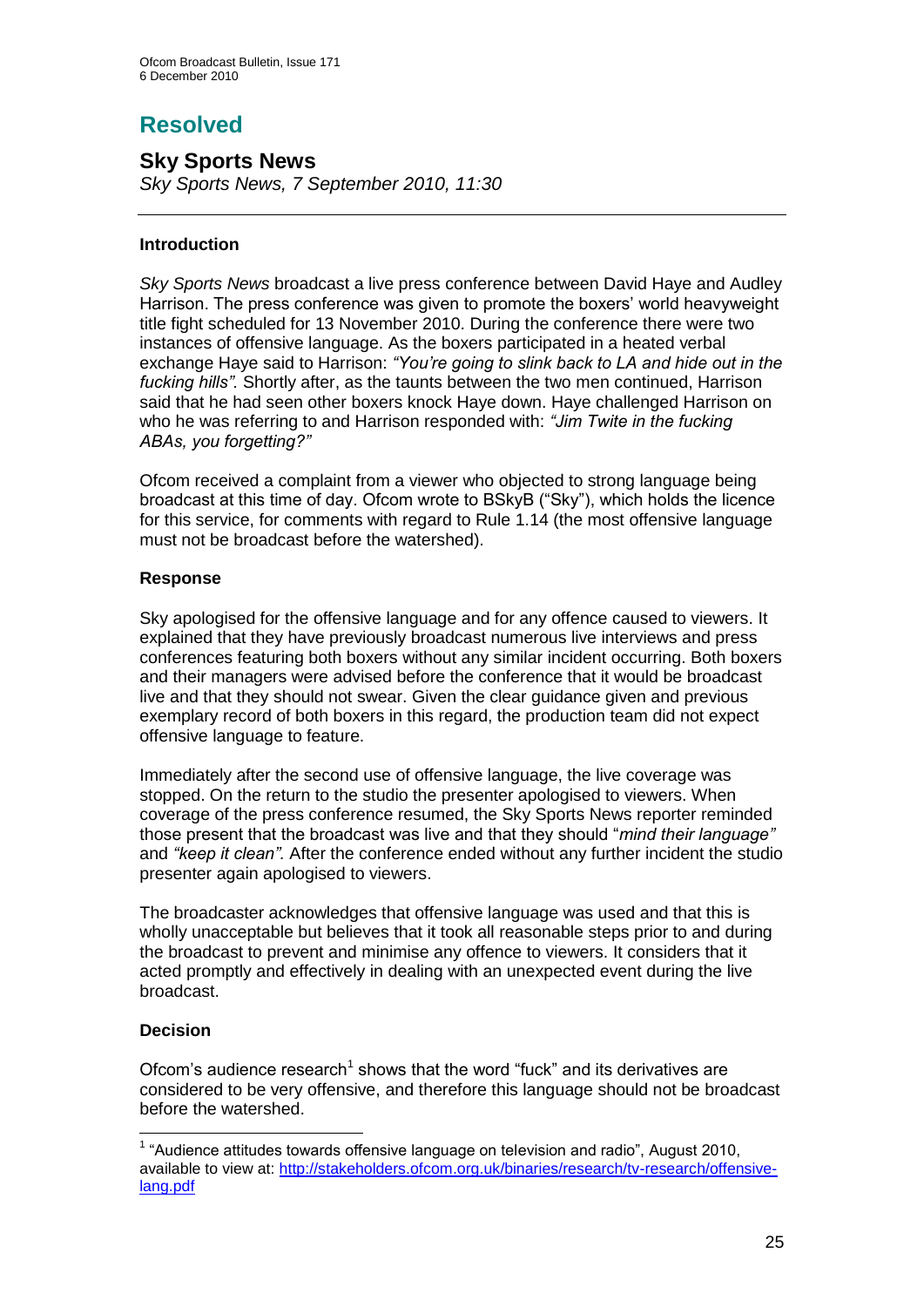Ofcom recognises that the transmission of "live" programming presents particular difficulties and compliance challenges as regards the use of unexpected offensive language. In the circumstances of the live coverage of this press conference, we considered that the broadcaster took reasonable steps to limit potential offence and comply with the Code. For example, it gave guidance in advance about the unacceptability of offensive language and promptly cut away from the event as soon as there appeared a risk that the use of offensive language might escalate. Various apologies were given to viewers as soon as practicable after the bad language was used. In the circumstances and this occasion, Ofcom regards this matter as resolved.

## **Resolved**

1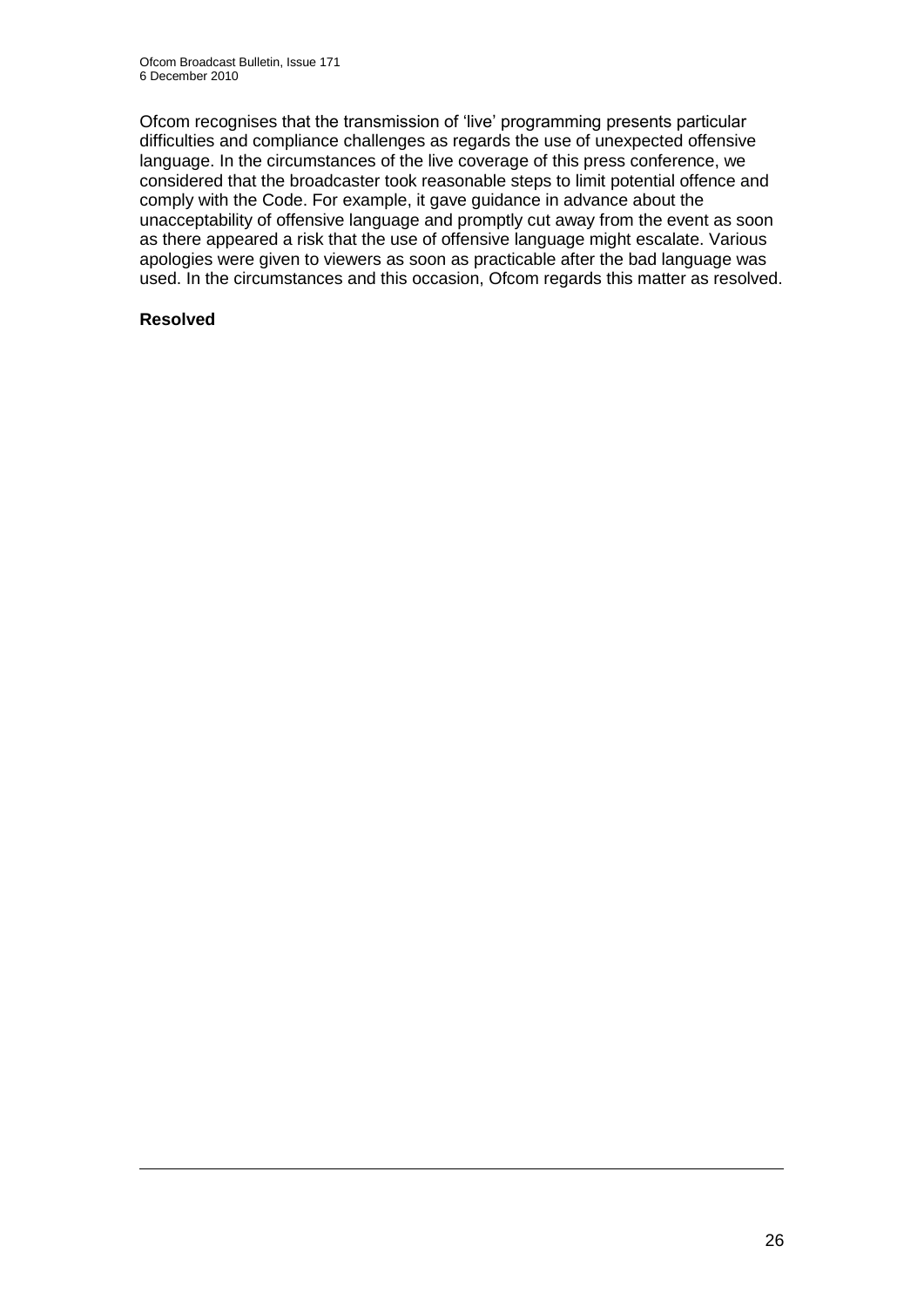# **Other Programmes Not in Breach**

## **Up to 15 November 2010**

| Programme                                        | <b>Transmission</b><br><b>Date</b> | <b>Broadcaster</b>           | <b>Categories</b>                           | <b>Number of</b><br>complaints |
|--------------------------------------------------|------------------------------------|------------------------------|---------------------------------------------|--------------------------------|
| 118 118's sponsorship of ITV<br>Movies           | n/a                                | ITV1                         | Generally accepted<br>standards             |                                |
| 118 118's sponsors hip of ITV<br>Movies          | 31/10/2010                         | ITV <sub>2</sub>             | Generally accepted<br>standards             | 1                              |
| 118 118's sponsorship of ITV4<br>Movies          | 26/10/2010                         | ITV4                         | Generally accepted<br>standards             | 1                              |
| 4thought.tv                                      | 27/10/2010                         | Channel 4                    | Religious/Beliefs<br>discrimination/offence | 1                              |
| <b>5 Live Breakfast</b>                          | 08/11/2010                         | <b>BBC Radio 5</b><br>Live   | Crime                                       | 1                              |
| 71 Degrees North                                 | 02/11/2010                         | ITV1                         | Generally accepted<br>standards             | 14                             |
| Antichrist                                       | 24/08/2010                         | <b>Sky Movies</b><br>Premier | Generally accepted<br>standards             | 1                              |
| Argumental                                       | 09/11/2010                         | Dave                         | Generally accepted<br>standards             | 1                              |
| ASOS' sponsorship of America's<br>Next Top Model | 11/10/2010                         | Living TV                    | Race<br>discrimination/offence              | 1                              |
| <b>BBC News</b>                                  | 04/11/2010                         | <b>BBC News</b><br>Channel   | Religious/Beliefs<br>discrimination/offence | 1                              |
| <b>BBC News at Six</b>                           | 02/11/2010                         | BBC <sub>1</sub>             | Generally accepted<br>standards             | 1                              |
| <b>BBC Radio Solent Sport</b>                    | 09/10/2010                         | <b>BBC Radio</b><br>Solent   | Gender<br>discrimination/offence            | $\mathbf{1}$                   |
| Bear Grylls: Born Survivor                       | 06/11/2010                         | Discovery +1                 | Animal welfare                              | 1                              |
| Best of Oops TV                                  | 15/10/2010                         | Sky1                         | Under 18s in<br>programmes                  | 1                              |
| Best of Oops TV                                  | 18/10/2010                         | Sky1                         | Violence and<br>dangerous behaviour         | 1                              |
| <b>Blue Peter</b>                                | 18/10/2010                         | BBC <sub>1</sub>             | <b>Disability</b><br>discrimination/offence | 1                              |
| Born Survivor: Bear Grylls                       | 10/11/2010                         | Discovery                    | Animal welfare                              | 1                              |
| <b>Brainiac</b>                                  | 20/10/2010                         | Sky 2                        | Violence and<br>dangerous behaviour         | 1                              |
| Casualty                                         | 13/11/2010                         | BBC <sub>1</sub>             | Generally accepted<br>standards             | $\mathbf 1$                    |
| <b>Celebrity Juice</b>                           | 04/11/2010                         | ITV <sub>2</sub>             | Generally accepted<br>standards             | 1                              |
| Celebrity Juice                                  | 11/11/2010                         | ITV <sub>2</sub>             | Animal welfare                              | $\mathbf{1}$                   |
| <b>Channel 4 News</b>                            | 23/09/2010                         | Channel 4                    | <b>Disability</b><br>discrimination/offence | 1                              |
| <b>Channel 4 News</b>                            | 15/09/2010                         | Channel 4                    | Religious/Beliefs<br>discrimination/offence | 1                              |
| Channel 4 News                                   | 31/10/2010                         | Channel 4                    | Crime                                       | $\mathbf{1}$                   |
| Channel 4 News                                   | 04/11/2010                         | Channel 4                    | Due accuracy                                | 1                              |
| <b>Chris Moyles Show</b>                         | 05/11/2010                         | <b>BBC</b> Radio 1           | Race<br>discrimination/offence              | 1                              |
| Come Dine with Me                                | 29/10/2010                         | Channel 4                    | Generally accepted<br>standards             | $\overline{4}$                 |
| Come Dine with Me                                | 30/10/2010                         | Channel 4                    | Generally accepted<br>standards             | $\mathbf{1}$                   |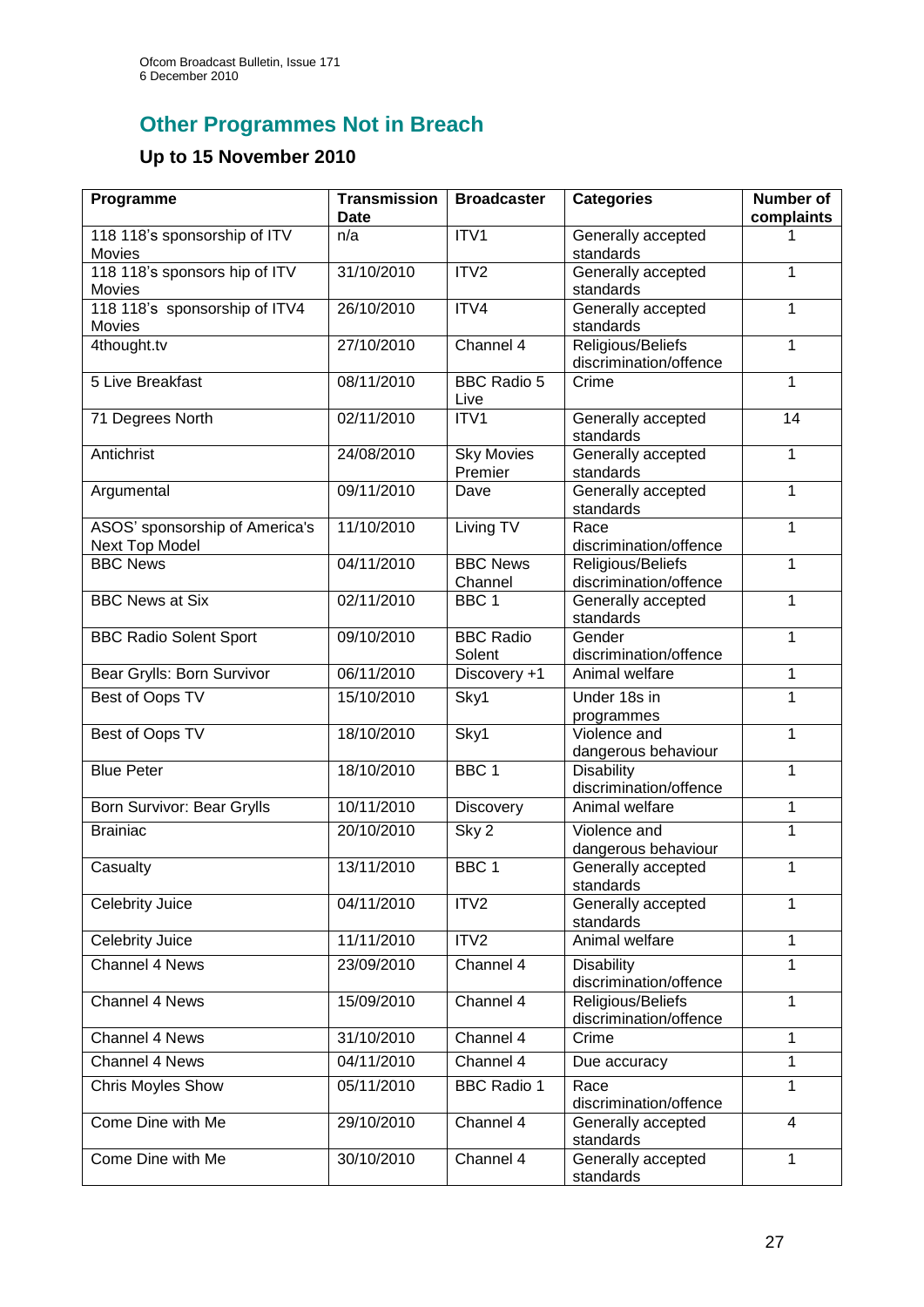| Conference 2010                        | 31/10/2010 | BBC <sub>1</sub><br>Scotland | Generally accepted<br>standards                         | 1              |
|----------------------------------------|------------|------------------------------|---------------------------------------------------------|----------------|
| Continuity announcement                | 06/10/2010 | Watch                        | Generally accepted<br>standards                         | 1              |
| Coppers                                | 01/11/2010 | Channel 4                    | Offensive language                                      | $6\phantom{1}$ |
| Coppers                                | 01/11/2010 | Channel 4                    | Crime                                                   | 1              |
| Coppers                                | 08/11/2010 | Channel 4                    | Generally accepted<br>standards                         | 1              |
| <b>Coronation Street</b>               | 25/10/2010 | ITV1                         | <b>Disability</b><br>discrimination/offence             | 15             |
| <b>Coronation Street</b>               | 22/10/2010 | ITV1                         | <b>Disability</b><br>discrimination/offence             | 1              |
| <b>Coronation Street</b>               | 29/10/2010 | ITV1                         | Generally accepted<br>standards                         | 1              |
| <b>Coronation Street</b>               | 05/11/2010 | ITV1                         | Generally accepted<br>standards                         | 1              |
| <b>Coronation Street Omnibus</b>       | 31/10/2010 | ITV1                         | <b>Disability</b><br>discrimination/offence             | 1              |
| Curry's sponsorship of The<br>Simpsons | 14/10/2010 | Sky One                      | Sponsorship credits                                     | 1              |
| Daybreak                               | 05/11/2010 | ITV1                         | Age<br>discrimination/offence                           | 1              |
| Daybreak                               | 03/11/2010 | ITV1                         | Generally accepted<br>standards                         | 1              |
| Daybreak                               | 05/11/2010 | ITV1                         | <b>Disability</b><br>discrimination/offence             | 1              |
| Daybreak                               | 10/11/2010 | ITV1                         | Generally accepted<br>standards                         | 1              |
| Deal or No Deal                        | 12/11/2010 | Channel 4                    | Generally accepted<br>standards                         | 1              |
| Dispatches                             | 18/10/2010 | Channel 4                    | Due impartiality/bias                                   | 1              |
| <b>Dispatches</b>                      | 01/11/2010 | Channel 4                    | Drugs, smoking,<br>solvents or alcohol                  | 1              |
| Don't Forget the Lyrics                | 08/11/2010 | Sky 3                        | Materially misleading                                   | 1              |
| Downton Abbey                          | 07/11/2010 | ITV1                         | <b>COSTA</b>                                            | 1              |
| Downton Abbey                          | 24/10/2010 | ITV1                         | <b>COSTA</b>                                            | 1              |
| <b>Early Bird</b>                      | 21/09/2010 | Tease Me TV<br>(Freeview)    | Sexual material                                         | 1              |
| <b>Early Bird</b>                      | 14/10/2010 | Tease Me TV<br>(Freeview)    | Sexual material                                         | 1              |
| EastEnders                             | 12/10/2010 | BBC <sub>1</sub>             | Generally accepted<br>standards                         | 3              |
| EastEnders                             | 02/11/2010 | BBC <sub>1</sub>             | Race<br>discrimination/offence                          | $\overline{2}$ |
| EastEnders                             | 26/10/2010 | BBC <sub>1</sub>             | Under 18s - Coverage<br>of sexual and other<br>offences | $\mathbf{1}$   |
| EastEnders                             | 01/11/2010 | BBC <sub>1</sub>             | Under 18s in<br>programmes                              | 1              |
| EastEnders                             | 08/11/2010 | BBC <sub>1</sub>             | Animal welfare                                          | 1              |
| EastEnders                             | 25/10/2010 | BBC <sub>1</sub>             | Generally accepted<br>standards                         | 1              |
| EastEnders                             | 08/11/2010 | BBC <sub>1</sub>             | Animal welfare                                          | 1              |
| EastEnders Omnibus                     | 07/11/2010 | BBC <sub>2</sub>             | Under 18s in<br>programmes                              | 1              |
| <b>Fighting Talk</b>                   | 06/11/2010 | <b>BBC Radio 5</b>           | Religious/Beliefs                                       | 1              |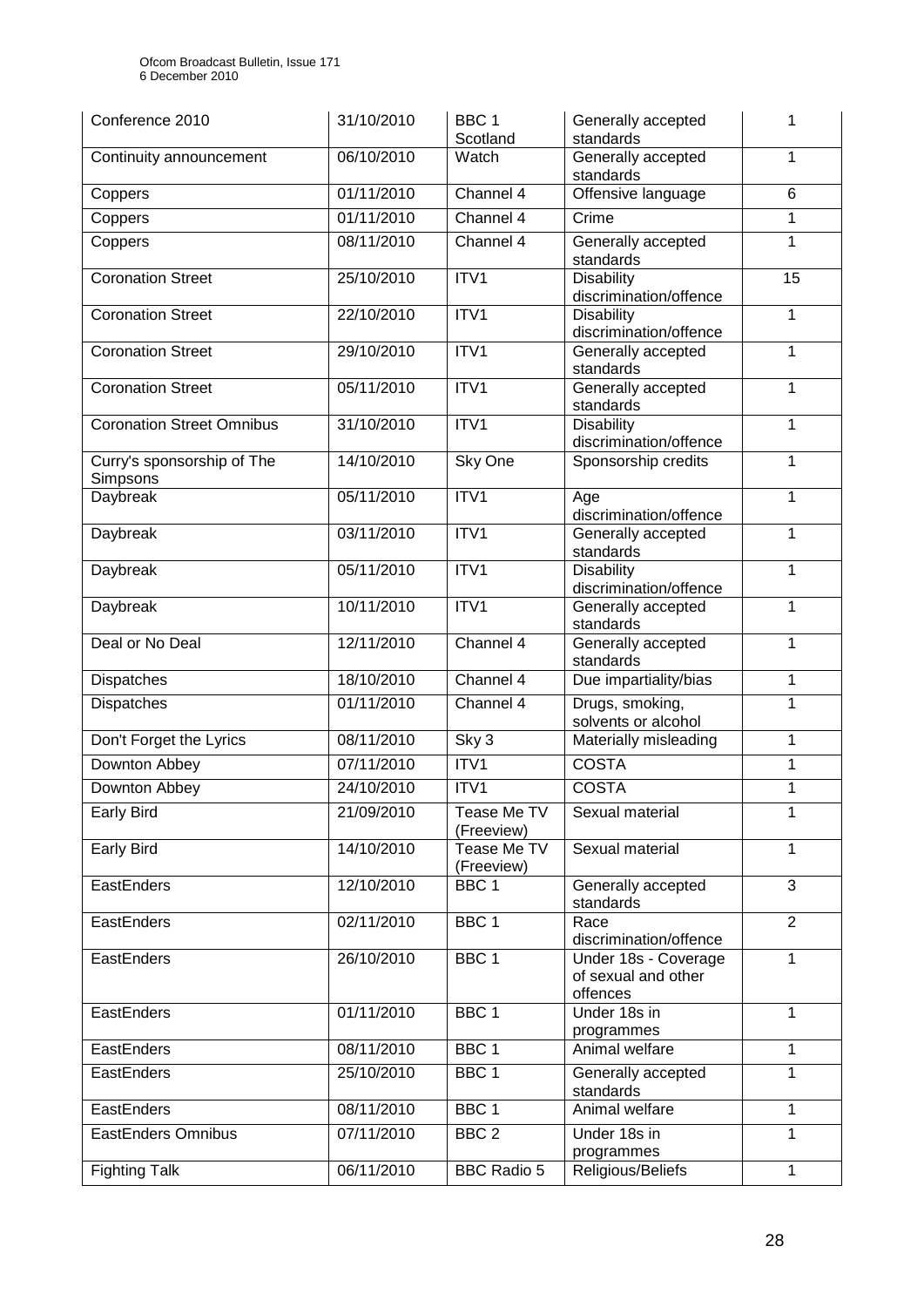|                                                    |            | Live                           | discrimination/offence                      |                |
|----------------------------------------------------|------------|--------------------------------|---------------------------------------------|----------------|
| Friends                                            | 06/11/2010 | E <sub>4</sub>                 | Offensive language                          | 1              |
| <b>GMTV</b>                                        | 28/07/2010 | ITV1                           | Promotion of<br>products/services           | 1              |
| <b>Grand Designs</b>                               | 20/10/2010 | Channel 4                      | Harm                                        | 1              |
| Harry and Paul                                     | 02/11/2010 | BBC <sub>2</sub>               | Race<br>discrimination/offence              | 1              |
| Harry Hill's TV Burp                               | 30/10/2010 | ITV1                           | Offensive language                          | 3              |
| Harry Hill's TV Burp                               | 06/11/2010 | ITV1                           | Generally accepted<br>standards             | 1              |
| Harry Hill's TV Burp                               | 07/11/2010 | ITV1                           | Generally accepted<br>standards             | $\overline{2}$ |
| Harry Hill's TV Burp                               | 13/11/2010 | ITV1                           | Generally accepted<br>standards             | $\mathbf{1}$   |
| Have I Got a Bit More News for<br>You              | 06/11/2010 | BBC <sub>2</sub>               | Race<br>discrimination/offence              | $\mathbf{1}$   |
| <b>Heart Breakfast</b>                             | 22/10/2010 | Heart 96.1 FM<br>(Colchester)  | Advertising/editorial<br>separation         | 1              |
| Hollyoaks                                          | 03/11/2010 | Channel 4                      | Sexual material                             | $\mathbf{1}$   |
| How I Met Your Mother (trailer)                    | 03/11/2010 | E <sub>4</sub>                 | Offensive language                          | 1              |
| How to Look Good Naked                             | 06/11/2010 | E4                             | <b>Nudity</b>                               | 1              |
| How to Take Stunning Pictures                      | 19/10/2010 | Five                           | Materially misleading                       | 1              |
| lain Dale                                          | 25/10/2010 | <b>LBC 97.3FM</b>              | Due impartiality/bias                       | 1              |
| I'm a Celebrity, Get Me Out of<br>Here! (trailers) | n/a        | ITV1                           | Animal welfare                              | 1              |
| I'm a Celebrity, Get Me Out of<br>Here! (trailers) | n/a        | ITV1                           | Generally accepted<br>standards             | 1              |
| <b>Islam In Focus</b>                              | 14/10/2010 | Peace TV                       | Religious/Beliefs<br>discrimination/offence | $\mathbf{1}$   |
| Jim Hawkins in the Morning                         | 19/10/2010 | <b>BBC Radio</b><br>Shropshire | Crime                                       | $\mathbf{1}$   |
| Kungarna av Tylösand                               | 15/09/2010 | Kanal 5                        | Drugs, smoking,<br>solvents or alcohol      | $\mathbf{1}$   |
| Lee Mack Live                                      | 14/11/2010 | Dave                           | Offensive language                          | 1              |
| Luther                                             | 25/05/2010 | BBC <sub>1</sub>               | Race<br>discrimination/offence              | 1              |
| MasterChef Australia                               | 01/11/2010 | Watch                          | Offensive language                          | 1              |
| <b>Matt Spokes</b>                                 | 19/10/2010 | Galaxy<br>Yorkshire            | Generally accepted<br>standards             | 1              |
| <b>Midsomer Murders</b>                            | 05/11/2010 | ITV1                           | Offensive language                          | $\mathbf{1}$   |
| <b>Mighty Ducks</b>                                | 15/11/2010 | <b>Disney Cine</b><br>HD       | Offensive language                          | 1              |
| Mike Parry and Mike Graham                         | 27/10/2010 | Talksport                      | Race<br>discrimination/offence              | $\mathbf{1}$   |
| Mike Parry and Mike Graham                         | 29/10/2010 | Talksport                      | Generally accepted<br>standards             | 1              |
| Misfits (trailer)                                  | 25/10/2010 | E <sub>4</sub>                 | Offensive language                          | 1              |
| Muntada al dimukratiya                             | 08/10/2010 | Al Mustakillah<br>Television   | Religious/Beliefs<br>discrimination/offence | 1              |
| Never Mind the Buzzcocks                           | 04/11/2010 | BBC <sub>2</sub>               | Generally accepted<br>standards             | $\overline{2}$ |
| <b>News</b>                                        | 26/08/2010 | NDTV 24x7                      | Religious/Beliefs<br>discrimination/offence | $\mathbf{1}$   |
| <b>News</b>                                        | 11/10/2010 | <b>ARY</b>                     | Generally accepted<br>standards             | 1              |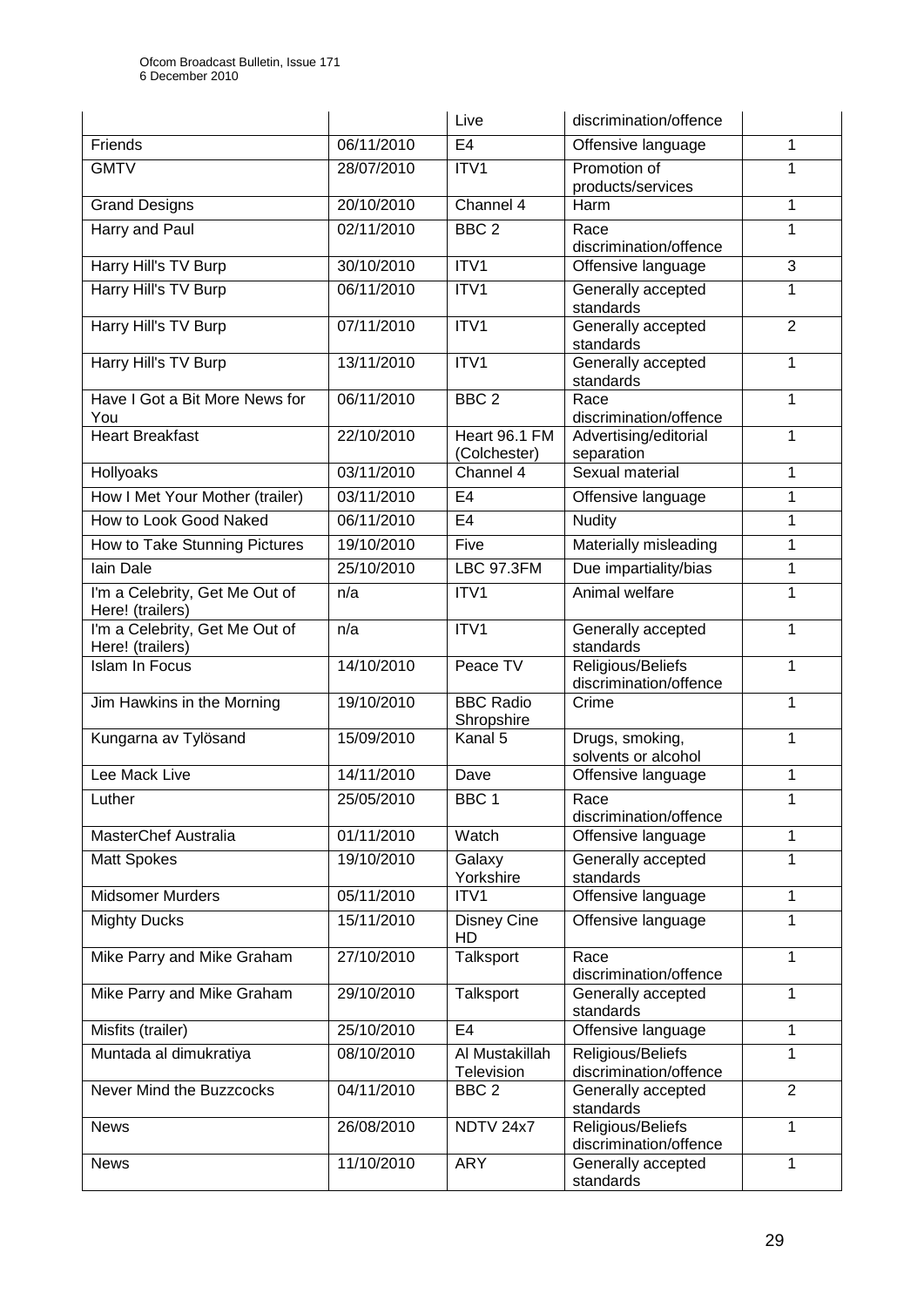| Nick Ferrari                                                  | 19/10/2010 | LBC 97.3 FM                      | Gender<br>discrimination/offence             | 1              |
|---------------------------------------------------------------|------------|----------------------------------|----------------------------------------------|----------------|
| Nigella Bites                                                 | 24/10/2010 | Good Food                        | Gender<br>discrimination/offence             | 1              |
| Paranormal Investigation Live                                 | 30/10/2010 | Living                           | <b>COSTA</b>                                 | 1              |
| Phones 4 U's sponsorship of<br>Hollyoaks                      | 02/11/2010 | Channel 4                        | Race<br>discrimination/offence               | 1              |
| Phones 4 U's sponsorship of<br>Hollyoaks                      | 04/11/2010 | E <sub>4</sub>                   | Generally accepted<br>standards              | 1              |
| Psychic Sally's Big Fat Operation                             | 31/10/2010 | Livingit                         | Harm                                         | 1              |
| <b>Question Time</b>                                          | 04/11/2010 | BBC <sub>1</sub>                 | Race<br>discrimination/offence               | $\overline{2}$ |
| <b>Richard Bacon</b>                                          | 18/10/2010 | <b>BBC Radio 5</b><br>Live       | Race<br>discrimination/offence               | 1              |
| <b>Russell Howard's Good News</b>                             | 28/10/2010 | BBC <sub>3</sub>                 | Offensive language                           | 1              |
| Sex and the City (trailer)                                    | 27/10/2010 | Comedy<br>Central                | Generally accepted<br>standards              | 1              |
| Sharon Osbourne: A Comedy<br>Roast                            | 13/11/2010 | Channel 4                        | Offensive language                           | 1              |
| <b>Sky Sports News</b>                                        | 15/10/2010 | <b>Sky Sports</b><br><b>News</b> | Due accuracy                                 | $\overline{7}$ |
| Smallville                                                    | 05/10/2010 | E <sub>4</sub>                   | Generally accepted<br>standards              | 1              |
| Snog, Marry, Avoid?                                           | 02/11/2010 | BBC <sub>3</sub>                 | Offensive language                           | 1              |
| Spirit Of Islam                                               | 14/10/2010 | Peace TV                         | Religious/Beliefs<br>discrimination/offence  | 1              |
| <b>Strictly Come Dancing</b>                                  | 30/10/2010 | BBC <sub>1</sub>                 | Generally accepted<br>standards              | $\overline{4}$ |
| <b>Strictly Come Dancing</b>                                  | 06/11/2010 | BBC <sub>1</sub>                 | <b>Disability</b><br>discrimination/offence  | 1              |
| <b>Strictly Come Dancing</b>                                  | 06/11/2010 | BBC <sub>1</sub>                 | Sexual material                              | 1              |
| <b>Supernanny US</b>                                          | 14/11/2010 | E <sub>4</sub>                   | Generally accepted<br>standards              | 1              |
| Taggart                                                       | 24/10/2010 | STV                              | Violence and<br>dangerous behaviour          | 1              |
| <b>Takeshi's Castle</b>                                       | 23/10/2010 | <b>Bravo</b>                     | Race<br>discrimination/offence               | 1              |
| The Alan Titchmarsh Show                                      | 01/11/2010 | ITV1                             | Sexual orientation<br>discrimination/offence | 1              |
| The Alan Titchmarsh Show                                      | 02/11/2010 | ITV1                             | Generally accepted<br>standards              | 1              |
| The Alan Titchmarsh Show                                      | 01/11/2010 | ITV1                             | Sexual material                              | 1              |
| The Apprentice                                                | 03/11/2010 | BBC <sub>1</sub>                 | Sexual material                              | 1              |
| The Event                                                     | 27/10/2010 | Channel 4                        | <b>COSTA</b>                                 | 1              |
| The Genius of British Art                                     | 31/10/2010 | Channel 4                        | Offensive language                           | 3              |
| The Inbetweeners                                              | 08/10/2010 | Channel 4                        | Generally accepted<br>standards              | $\mathbf{1}$   |
| The Increasingly Poor Decisions<br>of Todd Margaret (trailer) | 07/11/2010 | Channel $4$                      | Sexual material                              | 1              |
| The Jeremy Kyle Show                                          | 04/11/2010 | ITV1                             | Generally accepted<br>standards              | 3              |
| The Jeremy Kyle Show                                          | 01/11/2010 | ITV1                             | Generally accepted<br>standards              | 1              |
| The Jeremy Kyle Show                                          | 08/11/2010 | ITV1                             | Generally accepted<br>standards              | 1              |
| The Kevin Bishop Show                                         | 02/11/2010 | 4Music                           | Generally accepted                           | $\mathbf{1}$   |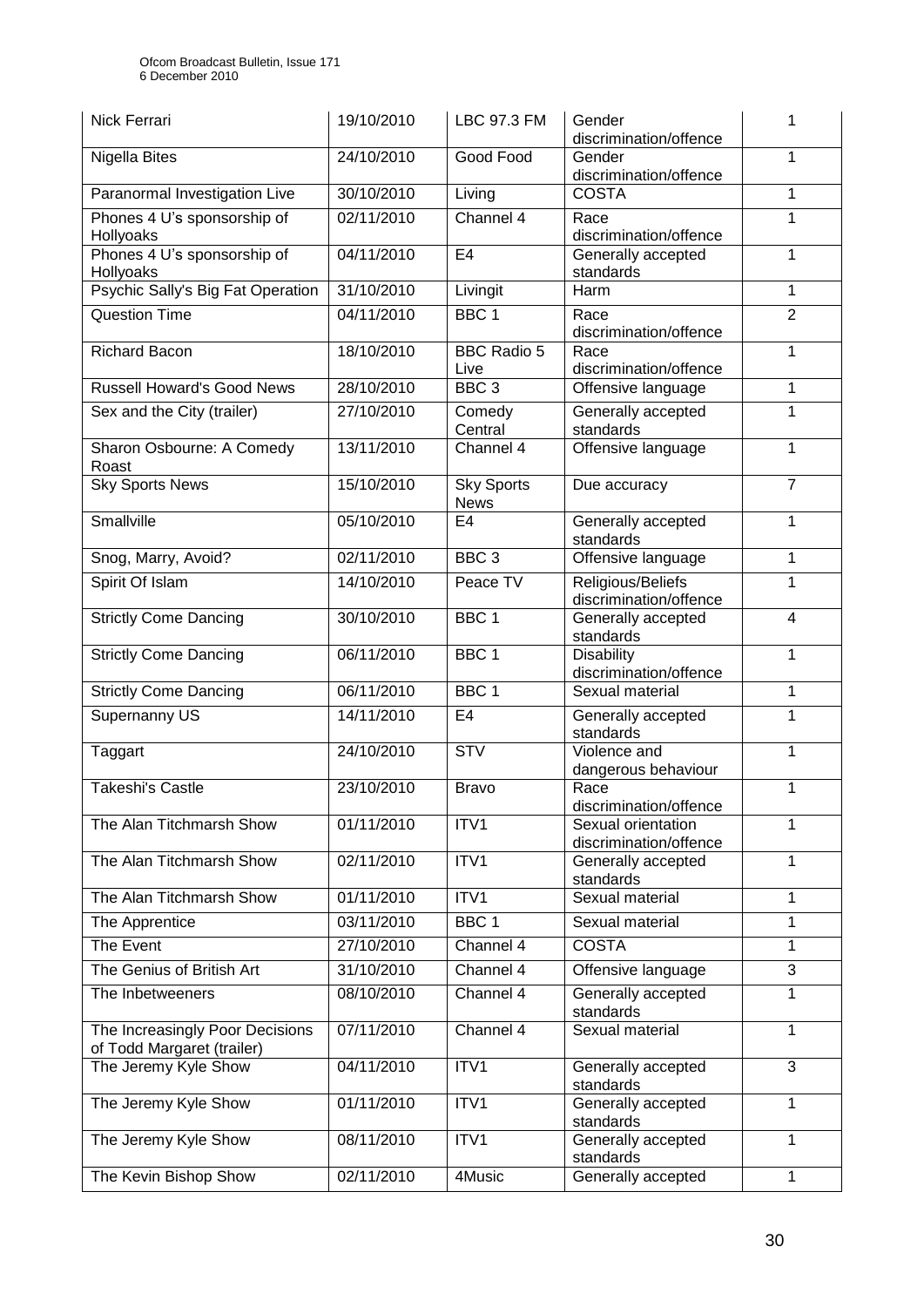|                                                  |            |                    | standards                                               |                |
|--------------------------------------------------|------------|--------------------|---------------------------------------------------------|----------------|
| The Little House (trailer)                       | 06/11/2010 | ITV1               | Scheduling                                              | 1              |
| The Memory Keeper's Daughter                     | 05/11/2010 | Five               | <b>Nudity</b>                                           | 1              |
| The Million Pound Drop Live                      | 29/10/2010 | Channel 4          | Competitions                                            | 1              |
| The Million Pound Drop Live                      | 28/10/2010 | Channel 4          | Advertising/editorial<br>separation                     | 1              |
| The Million Pound Drop Live                      | 05/11/2010 | Channel 4          | Competitions                                            | 1              |
| The News Quiz                                    | 08/10/2010 | <b>BBC Radio 4</b> | Offensive language                                      | 1              |
| The Official Chart with Reggie<br>Yates          | 31/10/2010 | <b>BBC Radio 1</b> | Sexual orientation<br>discrimination/offence            | 1              |
| The Simpsons                                     | 12/11/2010 | Channel 4          | Offensive language                                      | 1              |
| The Taking of Prince Harry                       | 21/10/2010 | Channel 4          | Generally accepted<br>standards                         | $\overline{4}$ |
| The Trouble with the Pope                        | 13/09/2010 | Channel 4          | Religious/Beliefs<br>discrimination/offence             | 1              |
| The Truth Exposed                                | 12/10/2010 | Peace TV           | Religious programmes                                    | 1              |
| The Weakest Link                                 | 01/11/2010 | BBC <sub>1</sub>   | Generally accepted<br>standards                         | 1              |
| The Wright Stuff                                 | 03/11/2010 | Five               | Race<br>discrimination/offence                          | 1              |
| The Wright Stuff                                 | 04/11/2010 | Five               | Due impartiality/bias                                   | 1              |
| The Wright Stuff                                 | 08/11/2010 | Five               | Generally accepted<br>standards                         | 1              |
| The X Factor                                     | 28/08/2010 | ITV1               | Transgender<br>discrimination/offence                   | 11             |
| The X Factor                                     | 31/10/2010 | ITV1               | Generally accepted<br>standards                         | 3              |
| The X Factor                                     | 09/10/2010 | ITV1               | Undue prominence                                        | 1              |
| The X Factor                                     | 10/10/2010 | ITV1               | Undue prominence                                        | 1              |
| The X Factor                                     | 23/10/2010 | ITV1               | Advertising/editorial<br>separation                     | 1              |
| The X Factor                                     | 31/10/2010 | ITV1               | Flashing images/risk to<br>viewers who have PSE         | 1              |
| The X Factor                                     | 06/11/2010 | ITV1               | Race<br>discrimination/offence                          | 5              |
| The X Factor                                     | 06/11/2010 | ITV1               | Sexual material                                         | $\overline{2}$ |
| The X Factor                                     | 07/11/2010 | ITV1               | Offensive language                                      | 3              |
| The Xtra Factor                                  | 30/10/2010 | ITV <sub>2</sub>   | Under 18s in<br>programmes                              | 1              |
| This Morning                                     | 09/11/2010 | ITV1               | Generally accepted<br>standards                         | 115            |
| <b>This Week</b>                                 | 21/10/2010 | BBC <sub>1</sub>   | Generally accepted<br>standards                         | 1              |
| Thorne                                           | 24/10/2010 | Sky1               | Under 18s - Coverage<br>of sexual and other<br>offences | 1              |
| Time Team                                        | 31/10/2010 | Channel 4          | Under 18s in<br>programmes                              | 1              |
| True Stories: The Dancing Boys<br>of Afghanistan | 28/09/2010 | More4              | Due impartiality/bias                                   | 1              |
| Warship                                          | 01/11/2010 | Five               | Scheduling                                              | 1              |
| What the Green Movement Got<br>Wrong             | 04/11/2010 | Channel 4          | Due impartiality/bias                                   | 3              |
| Zane Lowe                                        | 18/10/2010 | <b>BBC Radio 1</b> | Offensive language                                      | 1              |